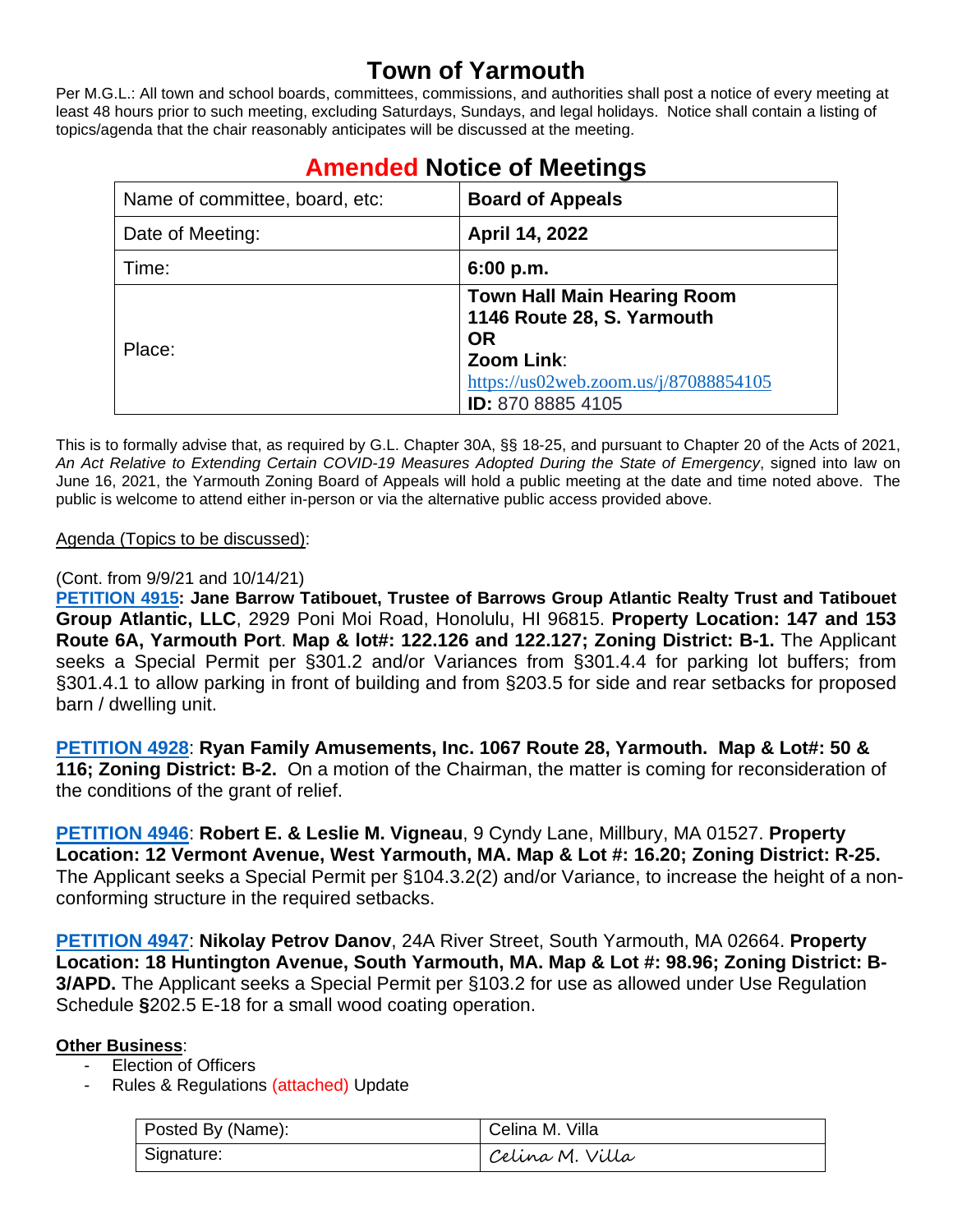

#### **TOWN OF YARMOUTH BOARD OF APPEALS**

#### **RULES AND REGULATIONS**

# **DRAFT REVISIONS – APRIL 5, 2022**

# **ARTICLE I GENERAL**

#### *1.0 Scope and Purpose*

These rules are adopted by the Yarmouth Zoning Board of Appeals, as authorized by M.G.L., c. 400A, §ss 12, for the purpose of establishing rules and regulations for the conduct of its business.

#### *1.1 Powers*

The Yarmouth Zoning Board of Appeals (Board) was established by the Yarmouth Zoning Bylaw (Bylaw) to act in all matters arising under that Bylaw, is designated by the Bylaw as the town's a special -permit granting authority, and is assigned the right and duty to exercise all powers given to it by the Bylaw and M.G.L., c. 400A, including powers:

 a) To hear and decide Appeals by any person aggrieved by reason of their inability to obtain a permit or enforcement action from the Building Inspector-Commissioner or their qualified designee, or the of any AdministrativeZoning Enforcement Officer under the provisions of M.G.L., c.40<del>O</del>A, under the Bylaw, or any order or decision of the Building Inspector Commissioner in violation of the Bylaw or c.400A of M.G.L. In exercising any of its powers, the Board may, as applicable, make orders or decisions, reversing or affirming, in whole or in part, or modify or revoke any order or decision, and to that end have all the powers of the officer from whom the appeal is taken and may issue or direct the issuance of a permit.;

, and:

- b) To hear and decide applications for Special Permits upon which the Board is empowered to act under the Bylaw, and to impose conditions, safeguards, and limitations of time or use thereon; and:
- c) To hear and decide petitions for Variances from the terms of the Bylaw, including Variances to allow uses other than those provided for in the "Use Regulation Table" of the Bylaw; and:
- d) To hear and decide applications for Comprehensive Permits upon which the Board is empowered to act under the Bylawthese rules and M.G.L. c. 40B, §§20-23, and to impose conditions, safeguards, and limitations thereon.

#### *1.2 Authority*

In exercising any of its powers, the Board may make orders or decisions reverse or affirm, in whole or in part, or modify or revoke any order or decision, and to that end have all the powers of the officer from whom the appeal is taken and may issue or direct the issuance of a permit.

# *1.32 Clerical Help*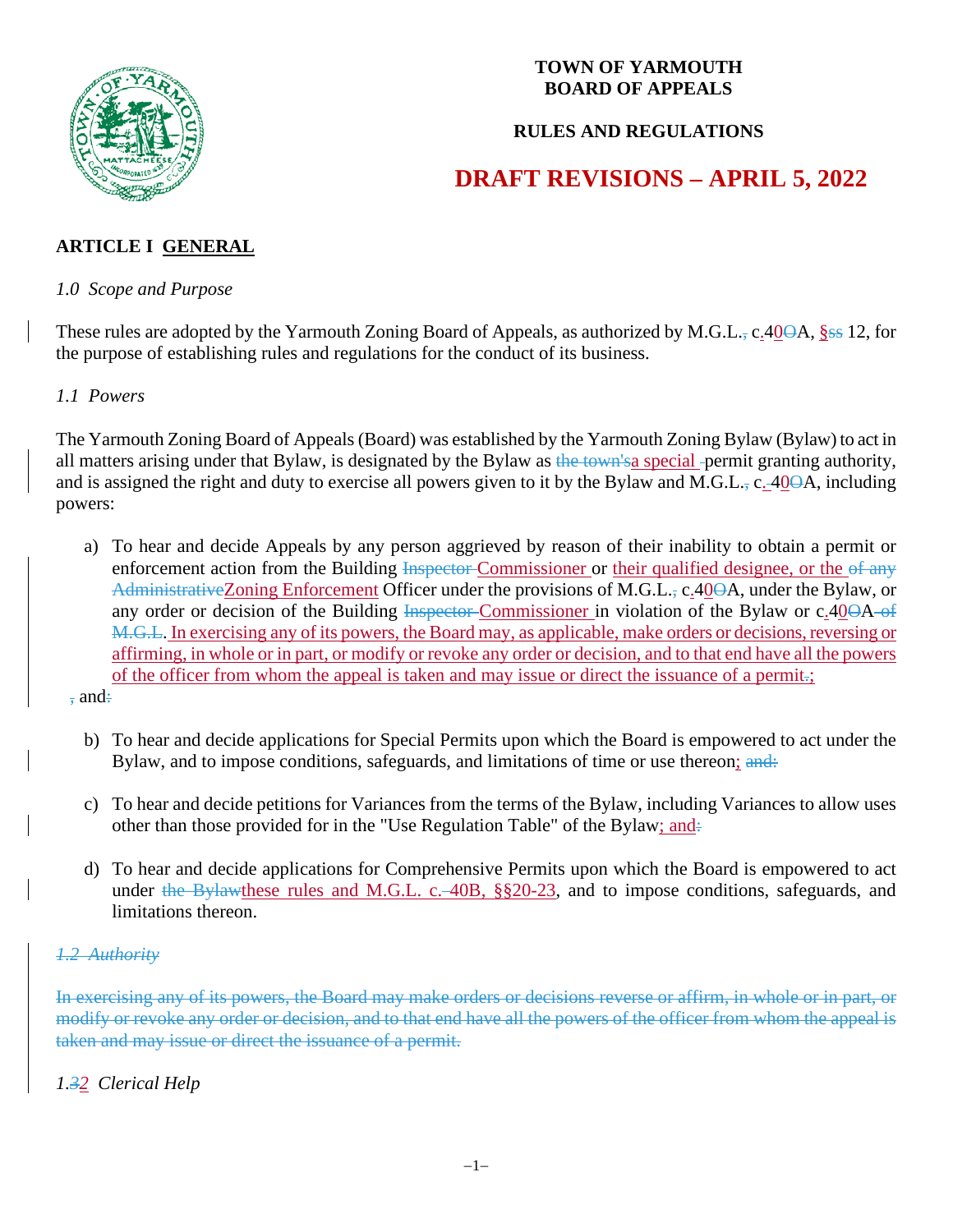The Board may, subject to appropriation and appointment, employ retain clerical and other assistants.

# **ARTICLE 2 - ORGANIZATION**

# *2.0 Members*

The Board consists of five (5) members appointed by the Board of Selectmen for terms of five (5) years so arranged that the term of one member expires each year. Vacancies in unexpired terms are filled in the same manner as the original appointment.

# *2.1 Alternate Members*

Alternate Members of the Board are appointed by the Board of Selectmen for terms of one year. The Chairperson of the Board of Appeals may designate any Alternate Member to sit on the Board in case of absence, inability to act, or conflict of interest on the part of any member, and in the event of a vacancy, until such vacancy is filled as provided in Section 2.0.

Each new Alternate Member should, as may be feasible, attend at least two (2) nights of Board hearings before serving as a voting member on a panel.

# *2.2 Officers*

The Board elects a Chairperson, Vice Chairperson, and a Clerk from its own number at the first meeting in April of each year. The Chairperson presides over all meetings and hearings of the Board, administers oaths, summons witnesses, establishes the agenda of the Board, calls for the production of papers, decides all points of order, and exercises general supervision over all activities of the Board.

- a) The Chairperson appoints such committees of the Board as may be necessary or desirable from time to time, and is a member ex-officio of each such committee.
- b) The Chairperson appoints a member of the Board as Acting Chairperson to perform any and all the duties and exercises all the powers of the Chairperson during the absence of the Chairperson and Vice-Chairperson for any reason.

# *2.3 Vice-Chairperson*

The Vice-Chairperson shall perform all the functions of the Chairperson in the absence of the Chairperson.

# *2.4 Clerk*

The Clerk may, but is not required to be, a member of the Board and shall direct or undertake the performance of all administrative and clerical functions necessary to the lawful and efficient operation of the Board.

# *2.5 Zoning Administrator*

The  $\Delta$  Zoning Administrator(s) shall may be appointed by the Board of Appeals, subject to the confirmation by the Board of Selectmen.

The Zoning Administrator(s) shall carry out powers of the Board of Appeals delegated by such Board. by a concurring vote of all except one member of the board consisting of five members. Any person aggrieved by a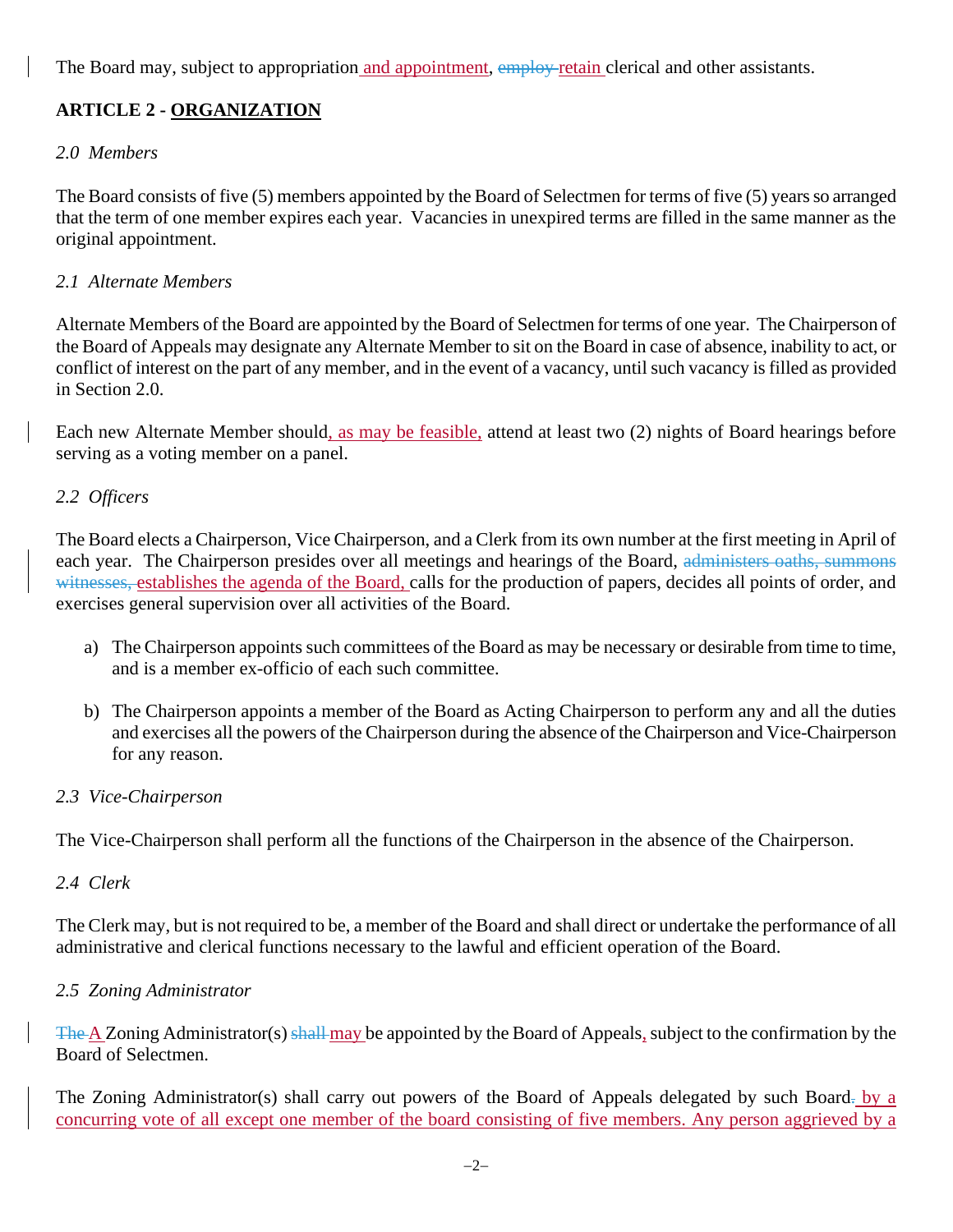decision or order of the Zoning Administrator, whether or not previously a party to the proceeding, or any municipal office or board, may appeal to the Board of Appeals, as provided in M.G.L. c.  $\epsilon$ 40A, §14, within thirty (30) days after the decision of the Zoning Administrator has been filed in the office of the Town Clerk. Any appeal, application or petition filed with said Zoning Administrator as to which no decision has been issued within thirtyfive (35) days from the date of filing shall be deemed denied and shall be subject to appeal to the Board of Appeals as provided in M.G.L. c.40A, §8.

The Zoning Administrator(s) must act on applications and petitions within 35 days of filing or petition will be deemed denied. The Zoning Administrator may decline to act upon any petition which he/she determines should appropriately be reviewed by the entire Board of Appeals.

Persons aggrieved by the Zoning Administrator=s decision or failure to act may appeal to the Board of Appeals within 30 days after the filing of the decision with the Town Clerk.

#### *2.6 Zoning Administrator Powers*

The Zoning Administrator(s) may hear and decide the following categories of petitions/relief:

 a) Applications for Special Permits relating to dimensional requirements of an existing single- family house in a residential area per bylaw section  $-104.3.2$  (1) & (2));

b) Applications for a Special Permit for Family Related Apartment as defined in bylaw section '407;

 c) Applications for Special Permit under section '406,. as allowed under section '202.5 AUse Table@ within the APD.

d) Applications for Special Permit to allow change of use within the scope of paragraph 4 of*4* section '104.3.2.

 e) Applications for Special Permit under AUse Table@ category Q3, footnote five (5), relative to allowance of storage of motor vehicles.

 f) Applications for Special Permit for isolated or special event functions by non-profit organizations (i.e. craft fairs, art shows, out-door events) to occur on school or public property.

#### $\overline{a}$ **ARTICLE 3 - MEETINGS**

#### *3.1 Regular Meetings*

Regular meetings of the Board are held as necessary at 76:00 PM on the second and fourth Thursdays of each month, or at other times on call of the Chairperson, at the place specified in the meeting notice.

#### *3.2 Special Meetings*

Special meetings may be called by the Chairperson or at the request of two (2) members. Reasonable notice thereof shall be given to each member at least forty-eight (48) hours before the time set except that announcement of a special meeting at any meeting attended by all members shall be sufficient notice. Notices shall be posted publicly as required by applicable law.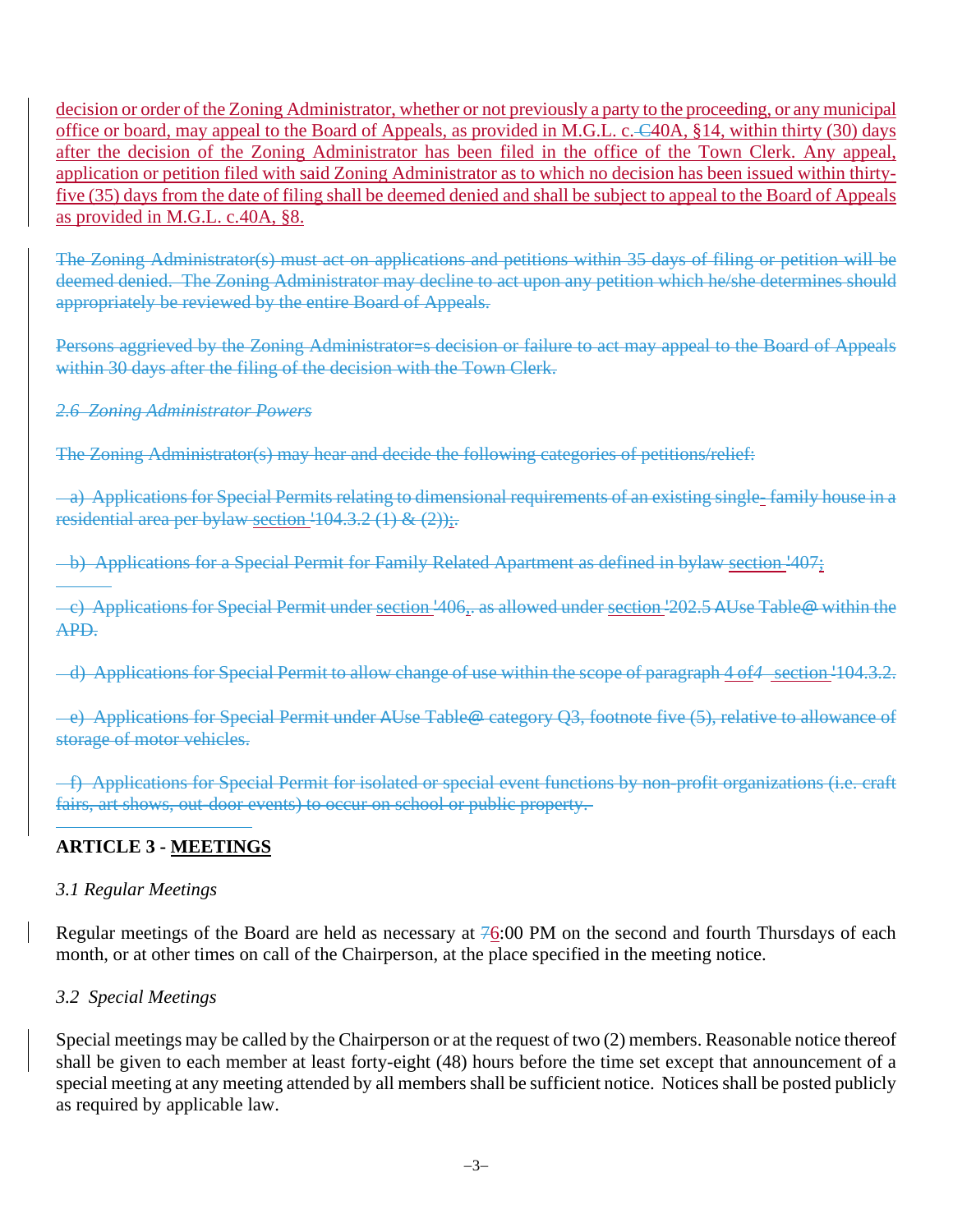#### *3.3 Quorum*

A quorum for the purpose of acting upon the merits of any petition to the Board at any meeting shall be four (4) members; otherwise a quorum shall be three (3) members.

#### *3.34 Meetings Open To Public*

All meetings of the Board are open to the public and conducted in accordance with M.G.L. c. Ce. 49, §§ss 23 A, B, C30A, §§18-25.

#### *3.45 Meeting Times*

It shall be the policy of the Board to conclude all hearings by no later than  $\pm 10:00$  PM, or earlier, as the Chairperson may prescribe. To this end, the agenda for all hearings shall be closed once it appears to the Board that additional matters will not be able to be accommodated within this time limitation. In the event that the hearings scheduled on an agenda are not concluded by  $\frac{110:00 \text{ PM}}{10:00 \text{ PM}}$ , the Board may announce that no new matters shall be commenced thereafter, and shall close the hearing as soon thereafter as the Board determines to be appropriate. Any matters not concluded on the scheduled date shall be shall continue the samed to the next available agenda.

# **ARTICLE 4 HEARING NOTICE & APPEARANCE**

#### *4.0 Public Hearing*

A public hearing is required in all instances as a condition precedent to the allowance of an Appeal, issuance of a Special Permit, Comprehensive Permit, or grant of a Variance by the Board.

#### *4.1 Notice of Hearing*

Notice of all hearings shall be published, posted, and mailed as required by M.G.L. c.40 $\Theta A$ ,  $\S S$ s 11.

#### *4.2 Appearance*

An applicant or opponent petitioner may appear in his or heron their own behalf or be represented by an agent or attorney. All agents, other than legal counsel, shall have written authorization to represent the aApplicant. In the absence of any appearance by the Applicant or their agent, the Board may, in its discretion, decide the matter on the basis of the record and other information taken at the hearing, or continue and/or dismiss the application with or without prejudice.

# **ARTICLE 5 HEARING PROCEDURES**

#### *5.0 Hearings*

- a) Hearings will start at the time stated in the notice unless delayed because of prior hearings.
- b) No person shall address a hearing of the Board without leave of the Chairperson, and all persons shall, at the request of the Chairperson, be silent. If a person, after warning from the Chairperson, persists in disorderly behavior, the Chairperson may order him or her to withdraw, may order direct a police officer or constable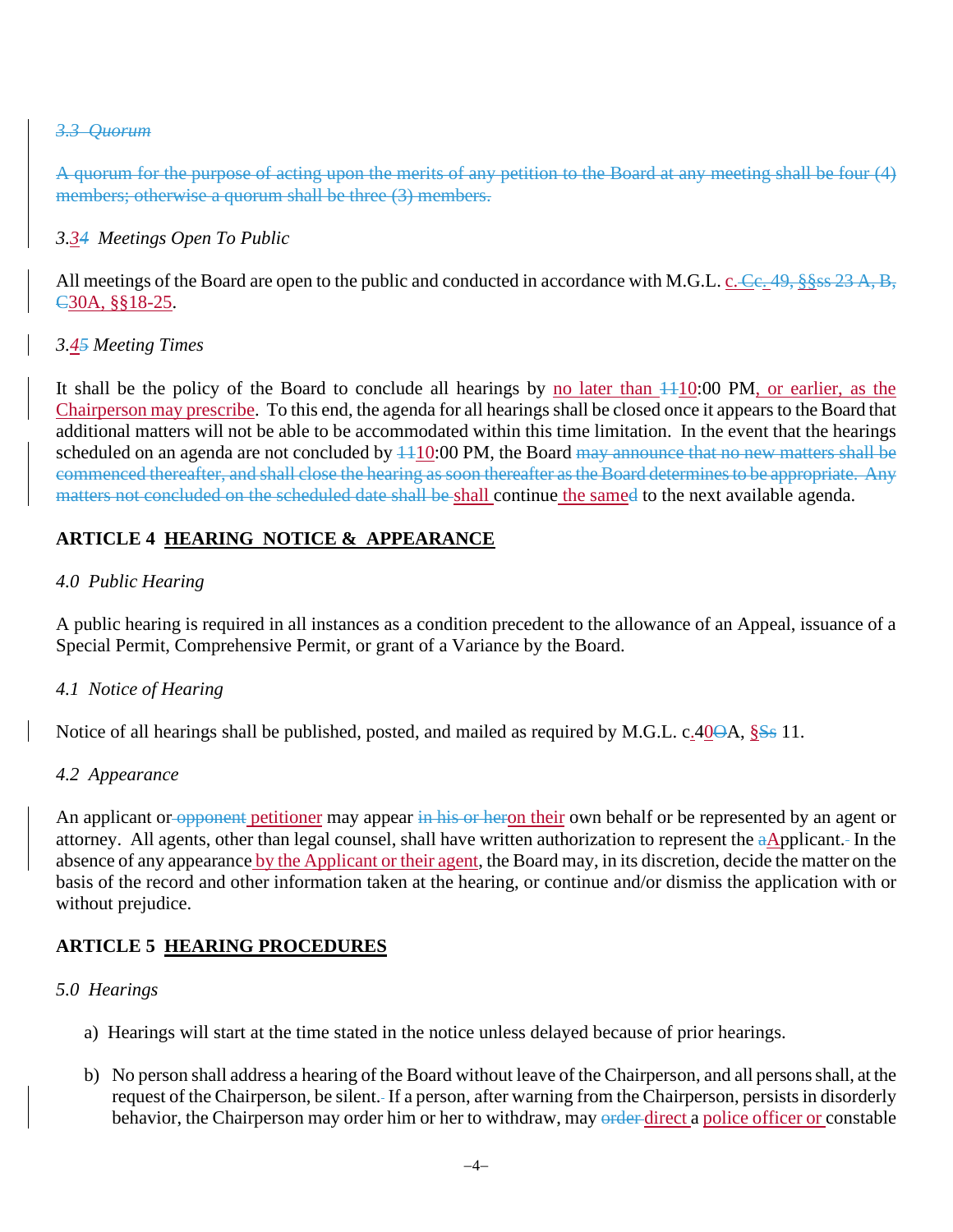or any other person to remove him or her and confine him or her in some convenient place until the hearing is adjourned.

- c) The Chairperson may close or suspend the hearing immediately if, in his or her opinion, these Rules are being violated or the hearing becomes disorderly.
- d) The Chairperson will open each hearing by reading, or causing to be read, the notice as advertised.
- e) The petitioner or his or her representative will then present his or her cause, stating fully the reason(s) why the petition or application should be granted.
- f) The cChairperson shall read or cause to be read, summarized or simply referencedand entered into the minutes of the hearing, at such time or times deemed appropriate by the Chairperson, all correspondence received by the Board. Lengthy or voluminous correspondence or petitions need not be read in their entirety but may be summarized.
- g) When the petitioner or his or her representative has concluded, the  $e$ Chairperson will allow all those in favor of the matter under consideration to speak. Those who wish to speak will rise, address the Chairperson, give their names and addresses, and then proceed.
- h) When all those in favor have spoken, the Chairperson will then allow those in opposition all similar opportunity to be heard.
- i) Rebuttals may only be allowed at the discretion of the Chairperson.
- j) No cross-examination will be allowed although questions seeking information and deemed relevant by the Board may be allowed at its the Chairperson's discretion.
- k) Members of the Board who are hearing the case, including non-voting  $aA$  ternate  $m$  Members, may direct appropriate questions during the hearing.
- l) After the conclusion of the public hearing, the Board will deliberate and render its decision unless otherwise announced.

# **ARTICLE 6 FILING PROCEDURES**

#### *6.0 Eligible Applicants*

Any notice of Appeal, application for Special Permit, Comprehensive Permit, and petition for a Variance may be filed by a property owner, tenant, licensee, prospective purchaser, or other person in possession of a legal interest in the property and by any person aggrieved by reason of his or her inability to obtain a permit or enforcement action from any administrative officer under the provisions of M.G.L. c.40<del>O</del>A, or by any individual agency, officer, or Board as provided for in M.G. L. c.40<del>OA, § ss</del>8. Said notice of Appeal, application for Special Permit, Comprehensive Permit., or petition for a Variance shall be filed with the Town Clerk, who shall forthwith transmit a copy thereof to the Board. If, in the judgment of the Board, some person or party, other than the named aApplicant, is indispensable to the complete determination of the matter before the Board, it may require the aApplicant or petitioner to join such person or party in the petition or application prior to the conclusion of the public hearing thereon.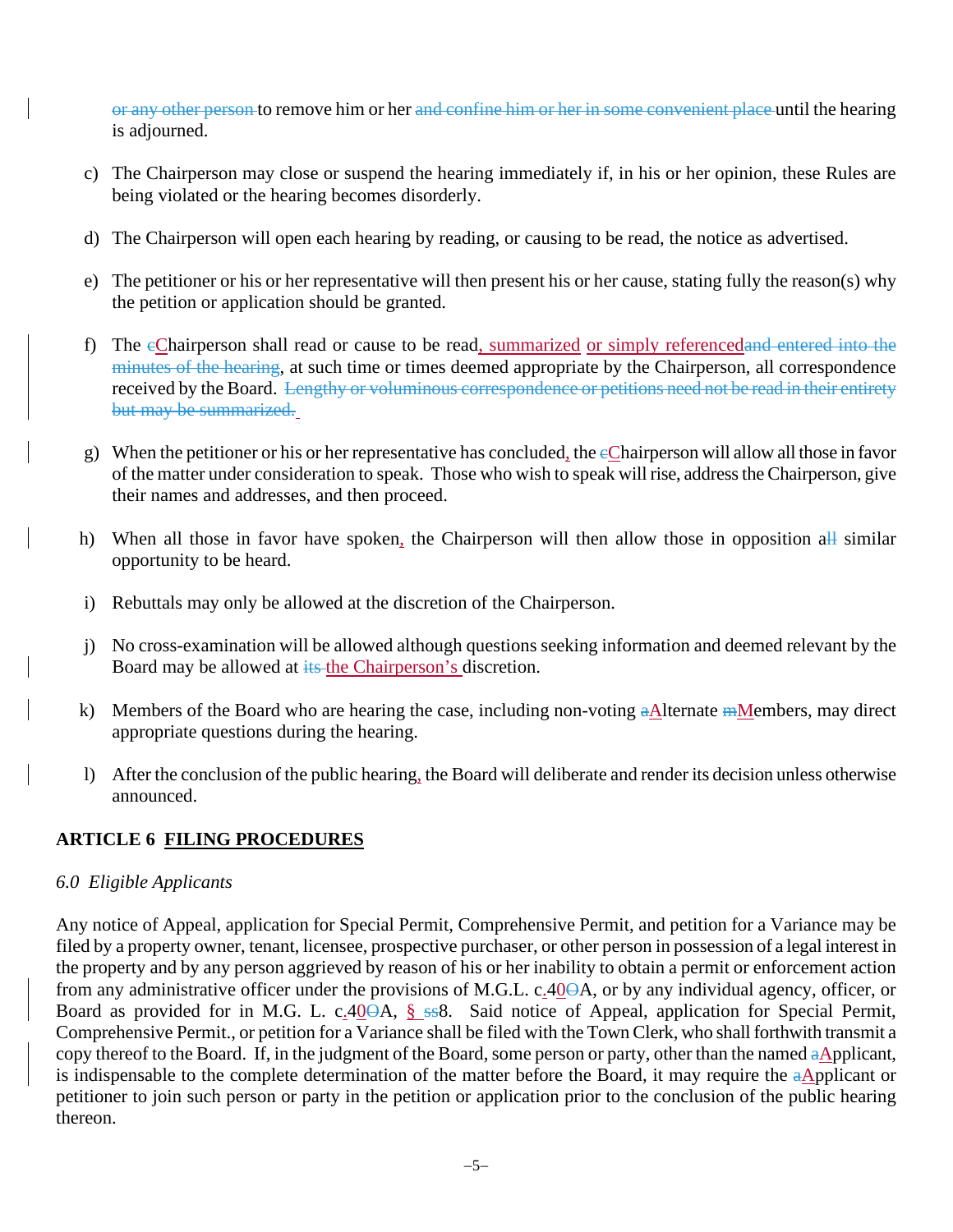# **6.1 Application**

#### *6.1 Filing Requirements*

- a) Every such notice of Appeal, application for Special Permit, Comprehensive Permit, and petition for a Variance must be submitted on the forms provided by the Board for such applications.
- b) Two (2) original copies of the application must be completed by the petitioner and signed the petitioner, the property owner, and the Building Commissioner Inspector prior to filing the application with the Board of Appeals.
- c) All Appeals, applications for Special Permit, and petitions for a Variance must be accompanied by  $6\frac{1}{2}$ Certified Plot Plans (13 Certified Plot Plans if the location is within the Aquifer Protection District), Comprehensive Permits, must be accompanied by nineteen (19)8 Certified Plot Plans, not more than 2 years old, prepared by a Registered Land Surveyor or qualified Professional Engineer, which plan shall show: the locus; the parcel or parcels of land involved; the existing or proposed building or buildings; the proposed additions or alterations of existing buildings with all dimensions set forth; the location of the septic; existing and proposed drainage; the existing or proposed frontage, front, side, rear line distances; all perimeter dimensions; location and width of abutting and on-siteght street and drives; existing and proposed parking,; existing topography and proposed, a grading plan; areas of proposed and retained vegetation; and, distinction between upland and wetland. The petitioner shall file with the application sufficient plans and drawings so that the Board can address all of the criteria. In the case of new construction, renovations and additions, raze and replacements, in-lawaccessory apartments, the Board also requires architectural renderings, sketches or elevations, and scaled floor plans and certified plot plans (less than two years old). However, the Board may in its discretion, waive these requirements or request additional material considered necessary for its review of the application.
- d) All Appeal=s, applications for Special Permit, Comprehensive Permit, and petitions for a Variance shall be accompanied by a list, by map and parcel numbers of the lot in question, abutting lots, and lots directly opposite on any public or private street or way, and lots abutting the abutters within three (300) feet of the property line of the locus.
- e) All aAppeals, applications for Special Permit, Comprehensive Permit, and petitions for a Variance must be accompanied by filing fees established by the Board of Selectmen.
- f) In the event that an application is deemedAny incomplete or a non-conforming applications, the Board shall open the hearing but need not consider approval of the same unless and until the Applicant brings the application into conformance. In the event that the Applicant fails to do so, as directed by the Board, the Applicant Board may deny the Applicationor other communication purporting to be such an appeal, application, or petition shall be deemed a mere expression of interest and will not cause Notice and Hearing procedures to be instituted.

# **ARTICLE 7 APPEALS**

# *7.0 Appellant*

An Appeal to the Board may be taken by any person aggrieved by reason of his or her inability to obtain a permit or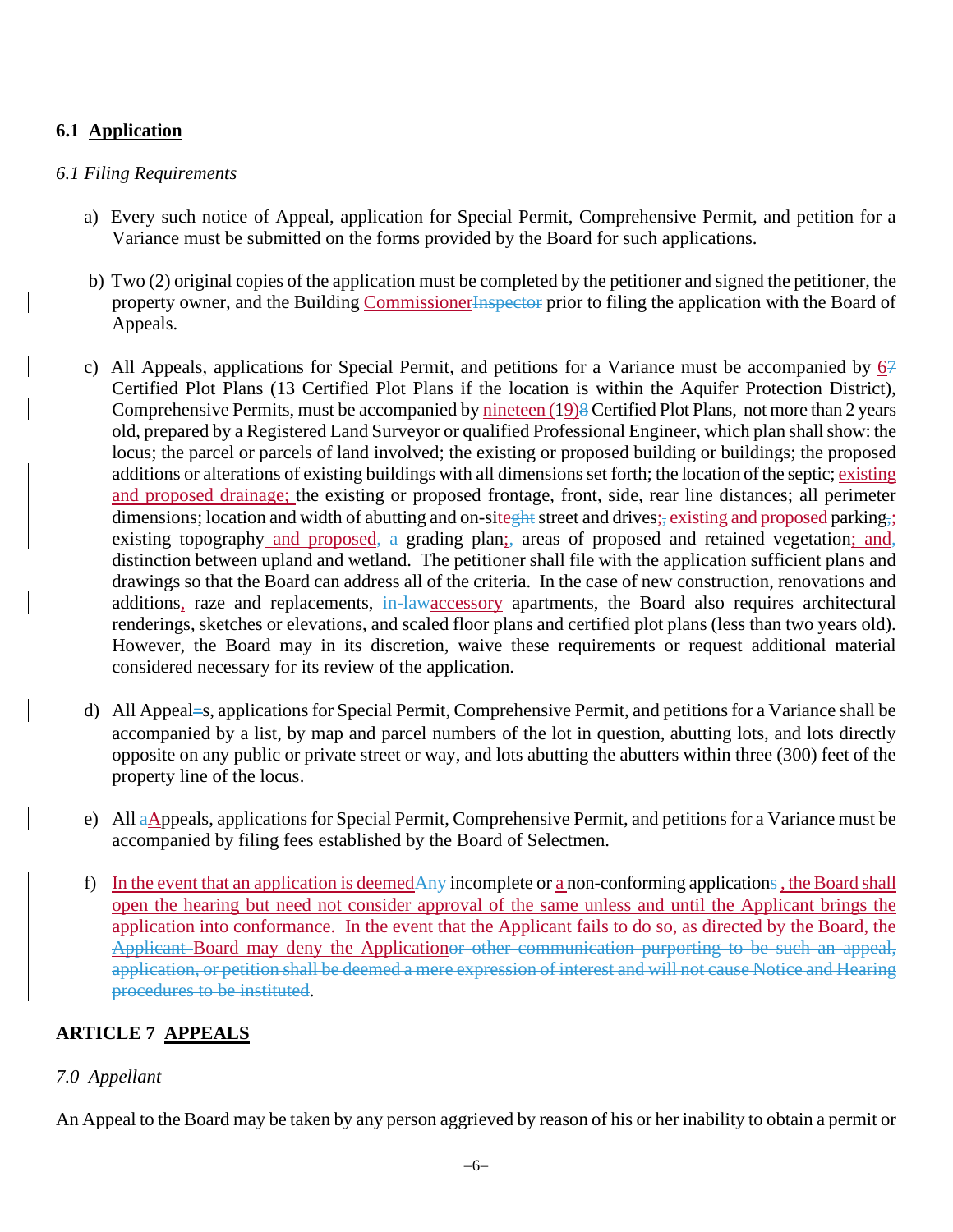enforcement action from any administrative officer under the provisions of M.G.L. c. Chapter 40A, by the regional Planning Agency in whose area the Town of Yarmouth is situated, or by any person, as provided for in said Section 8, aggrieved by an order or decision of the Inspector of BuildingsBuilding Commissioner or other administrative official in violation of any provision of said Chapter 40A, or Bylaw.

# *7.1 Time for Filing*

Any such Appeal must be taken within thirty (30) days from the date of the action appealed by filing an appeal, specifying the grounds thereof, with the Town Clerk, and with the Board.

# *7.2 Copies*

Upon receipt of such Appeal, the Town Clerk shall forthwith transmit copies to the  $\frac{1}{2}$ Board and to the Building Inspector Commissioner or officer of the Board whose order or decision is being appealed, who thean shall transmit forthwith to the Board all documents and papers constituting the record of the case.

# *7.3 Time for Hearing*

The Board shall hold a public hearing on any such Appeal transmitted to it by the Town Clerk within sixty-five (65) days from the said transmittal, the time may be extended by written agreement from both parties.

# **ARTICLE 8 VARIANCES**

#### *8.0 Petitioner*

Any person may petition the Board to grant, with respect to particular land or structure, a Variance from the terms of the Bylaw, including Variances to allow a use other than provided for in the AUse Regulation Table@.

# *8.1 Requirements*

As provided in M.G.L. c. 40A,  $\S$  <sup>1</sup>10 and Bylaw  $-S$  Section <sup>1</sup>102.2.2, Variances may be granted only:

- a) In accordance with the terms and conditions set forth in the Town of Yarmouth Bylaw, the Yarmouth Zoning Board of Appeals Rules and Regulations, and M.G.L. Chapterc. 40A, and shall be subject to general or specific provisions set forth therein;
- b) After a public hearing for which notice has been given by publication, posting, and mailing as provided by M.G.L. c. Chapter 40A, §Section 11;
- c) A literal enforcement of the provisions of the Bylaw would involve a substantial hardship, financial or otherwise, to the petitioner or appellant; and
- d) The hardship is owing to circumstances relating to the soil conditions, shape, or topography of such land or structures and especially affecting such land or structures, but not affecting generally the zoning district in which it is located; and
- e) Desirable relief may be granted without either: substantial detriment to the public good; or nullifying or substantially derogating on from the intent or purpose of the bylaw.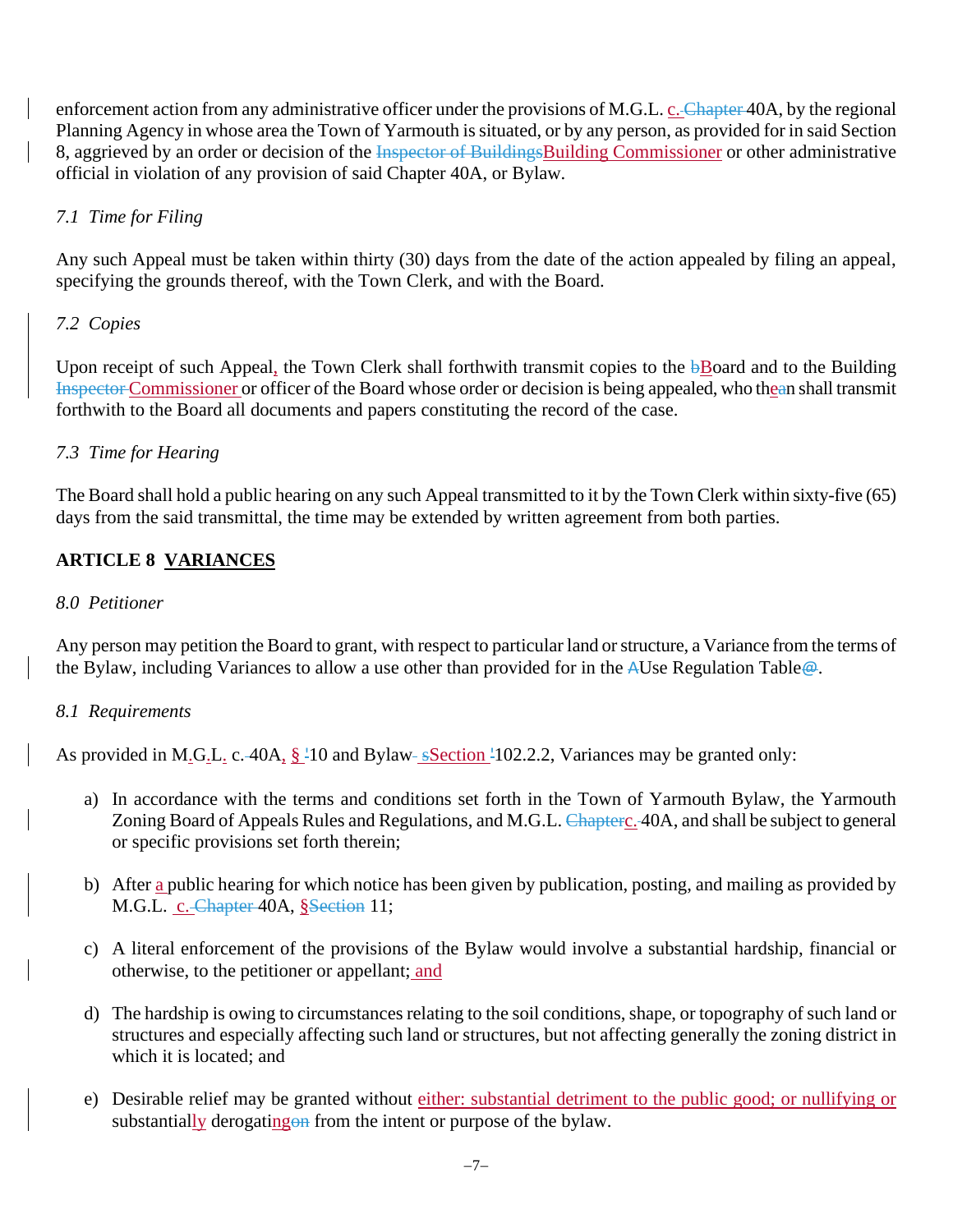# *8.2 Time of Hearing*

The Board shall hold a public hearing on any petition for a Variance transmitted to it by the Town Clerk within sixty-five (65) days from the said transmittal or said time may be extended by written agreement.

#### *8.3 Lapse*

As provided by M. G. L. c.40A,  $\S$ <sup>1</sup>10, rights authorized by the grant of a Variance must be exercised within one (1) year of the date of the grant of such Variance or they shall lapse. These rights may be re-established only after public notice and a new hearing as provided by M.G.L. c. Chapter 40A and these Rules and Regulations. Variances may be extended only as provided by MGL c. 40A,  $\S$  <sup>1</sup>10.

#### *8.4 Decision Format*

The Board, in its discretion, may request the applicant or petitioner to submit to the Board a proposed decision that in the applicant or petitioner's opinion would comply with the requirement of the Bylaw, these  $\mathbf{r}$ Rules and **FRegulations, and M.G.L.** Chapter c.40A, which proposed decision the Board may accept or reject in whole or in part and shall not in any way or for any reason be binding upon the Board.

#### *8.5 Conditions*

The Board may impose on any Variance granted conditions, safeguards, and limitations of both time and/or use, including the continued existence of any particular structure but excluding any condition, safeguards, or limitation based upon continued ownership of the land or structures to which the Variance pertains by the applicant, petitioner, or any owner. The failure of full compliance with any such conditions, safeguards, and limitations shall, to the extent permitted by law, be the basis for the Board, after notice and public hearing, to reverse or modify its decision granting the Variance.

# **ARTICLE 9 SPECIAL PERMITS**

# *9.0 Application*

- a) The Board is authorized to hear and decide applications for Special or other Permits for the uses and under the terms specified in the Bylaw, and is empowered also, to impose conditions, safeguards, and limitations on time or use.
- b) Application for a Special Permit is accompanied by the required forms as stated in Section 6.1 of these Rules and Regulations and must be filed with the Town Clerk, a copy of which must be given forthwith by the aApplicant to the Board of Appeals.

# *9.1 Requirements*

Special or other permits shall be granted only:

a) In accordance with the terms and conditions set forth in the Bylaw and M.G.L. Chapter c.40A, and shall be subject to general or specific provisions set forth therein;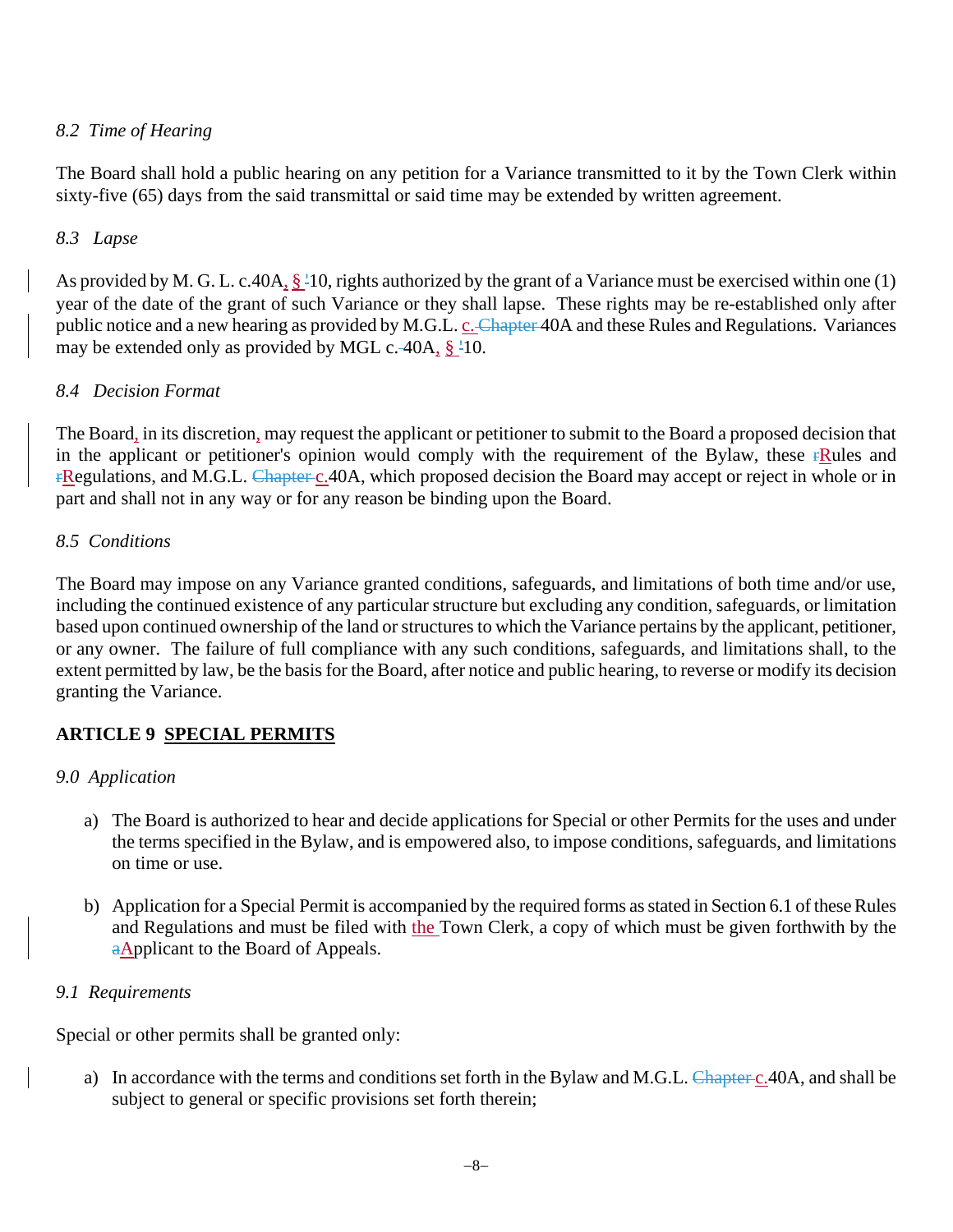- b) After public hearing for which notice has been given by publication, posting, and mailing as provided by M.G.L. Chapter c.40A, §Section 11; and
- c) The aApplicant demonstrates that no undue nuisance, hazard, or congestion will be created and that there will be no substantial harm to the established or future character of the neighborhood nor of the  $T<sub>to</sub>$  m. addition, individual sections of the Zoning Bylaw contain supplemental special permit criteria for specific uses and types of development.

# *9.23 Time of Hearing*

The Board shall hold a public hearing on any application for a Special Permit transmitted to it by the Town Clerk within sixty-five (65) days from the said transmittal or said time may be extended by written agreement.

# *9.34 Lapse*

Special Permits issued by the Board shall lapse within two (2) years unless substantial use or construction has commenced, or as otherwise provided in the decision of the Board.

# *9.45 Decision Format*

The Board, in its discretion, may request the applicant or petitioner to submit to the Board a proposed decision that in the applicant or petitioners opinion would comply with the requirement of the Bylaw, these Rules and Regulations, and M.G.L. Chapter c.40A, which proposed decision the Board may accept or reject in whole or in part and shall not in any way or for any reason be binding on the Board.

# *9.56 Conditions*

The Board may impose on any Special Permit granted conditions, safeguards, and limitations on both time and/or use. The failure of full compliance with any such conditions, safeguards, and limitations shall, to the extent permitted by law, be the basis for the Board, after notice and public hearing, to reverse or modify its decision granting the Special Permit.

# **ARTICLE 10 COMPREHENSIVE PERMITS**

# *10.0 Purpose and Context*

These Rules establish procedures for applications to the Zoning Board of Appeals for Comprehensive Permits granted under M.G.L. c.40B, §§ 20-23 and the regulations promulgated thereunder. They are required by M.G.L. c.40B, § 21 and by 760 CMR 56.00 et seq. The purpose of that Act and these Rules is to facilitate the development of affordable housing in Massachusetts.

These Rules alone are not sufficient to describe Comprehensive Permit procedures before the Zoning Board of Appeals. They must be read in conjunction with and implemented in a manner consistent with M.G.L. c.40B, §§20- 23. In addition, the Board's general Rules for conduct of hearings under M.G.L. c.40A apply to Comprehensive Permit applications. In case of inconsistency or conflict between those general Rules of conduct and these Rules, these Rules shall govern.

# *10.1 Definitions*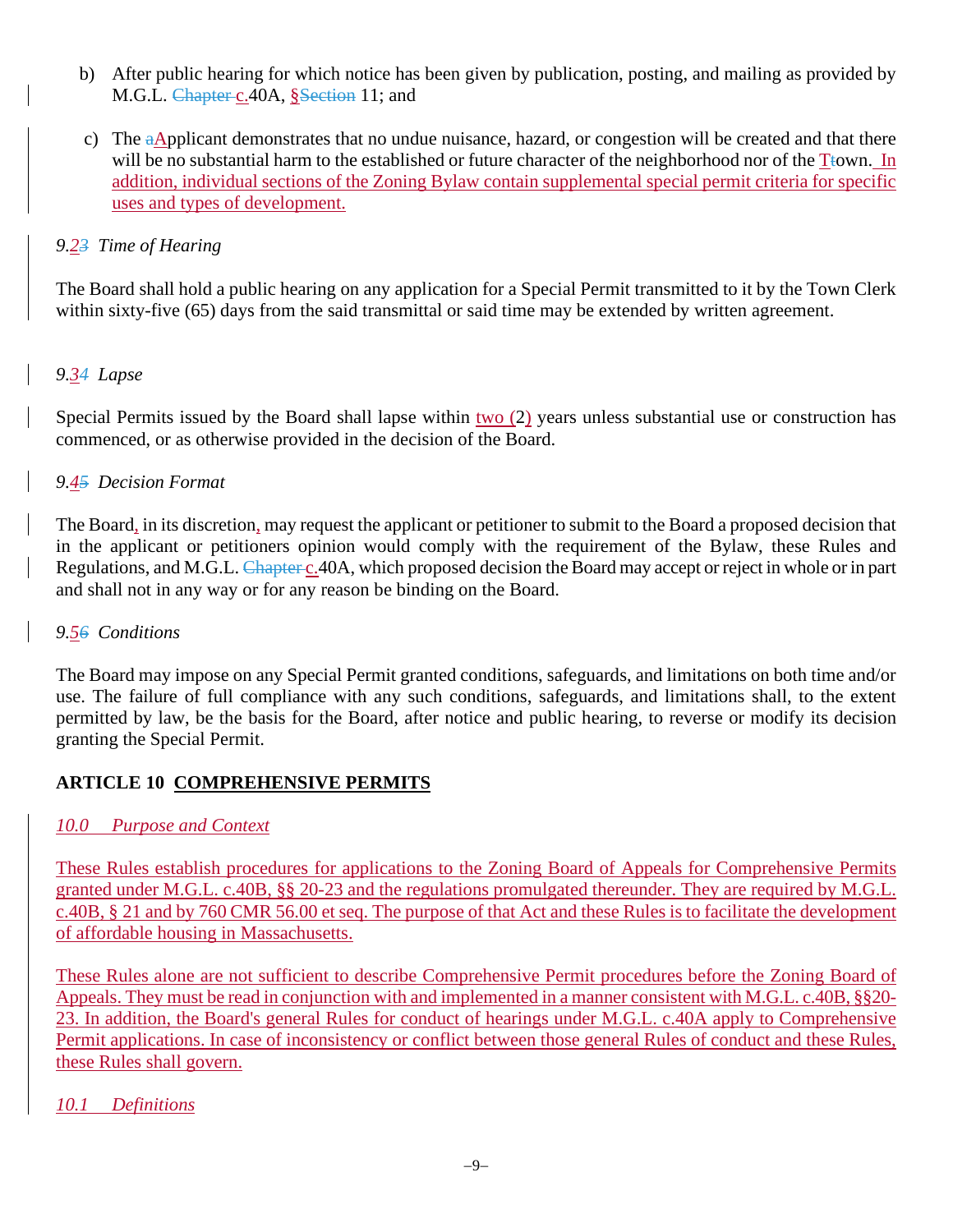- a) *Board* means the Zoning Board of Appeals established under M.G.L. c.40A, § 12.
- b) *Local board* means any local board or official, including, but not limited to any board of survey; board of health; planning board; conservation commission; historical commission; housing partnership committee, water, sewer, or other commission; fire, police, traffic, or other department; Building Commissioner or similar official or board; or Board of Selectmen.
- c) *Limited Dividend Organization* means any Applicant which proposes to sponsor housing under M.G.L. c.40B; and is not a public agency; and is eligible to receive a subsidy from a state or federal agency and which agrees to limit the dividend on its actual invested equity to the maximum amount allowed by the applicable statute or regulations governing the pertinent housing program (see Section 10.2.1(i)).

# *10.2 Filing, Time Limits, and Notice*

10.2.1 In addition to the requirements of Section 6 herein, the application for a Comprehensive Permit shall consist of:

- a) preliminary site development plans showing the locations and outlines of proposed buildings; the proposed locations, general dimensions and materials for streets, drives, parking areas, walks and paved areas; and proposed landscaping improvements and open areas within the site. An Applicant proposing to construct or rehabilitate four (4) or fewer units may submit a sketch of the matters in sections 10.2.1(a) and 10.2.1(c), below, which need not have an engineer's or architect's signature. All structures of five (5) or more units must have site development plans signed by a registered engineer;
- b) a report on existing site conditions and a summary of conditions in the surrounding areas, showing the location and nature of existing buildings, existing street elevations, topographical conditions, wetlands, traffic patterns and character of open areas, if any, in the neighborhood. This submission may be combined with that required in section 10.2.1(a), above;
- c) preliminary, scaled, architectural drawings. For each building the drawings shall be signed by a registered architect, and shall include typical floor plans, typical elevations, and sections, and shall identify construction type and exterior finish;
- d) a tabulation of proposed buildings by type, size (number of bedrooms, floor area) and ground coverage, and a summary showing the percentage of the tract to be occupied by buildings, by parking and other paved vehicular areas, and by open areas;
- e) where a subdivision of land is involved, a Preliminary Subdivision Plan conforming to all of the applicable requirements for plan submittals as contained in the Yarmouth Rules & Regulations Governing the Subdivision of Land;
- f) a utilities plan showing the proposed location and types of sewage, drainage, and water facilities, including hydrants. Adequate supporting information shall be provided to demonstrate that the drainage system will meet all Yarmouth Stormwater Management Regulations or Bylaw requirements, as applicable, or best management practices, whichever is more stringent;
- g) documents showing that the Applicant fulfills the jurisdictional requirements of 760 CMR 56.04, that is: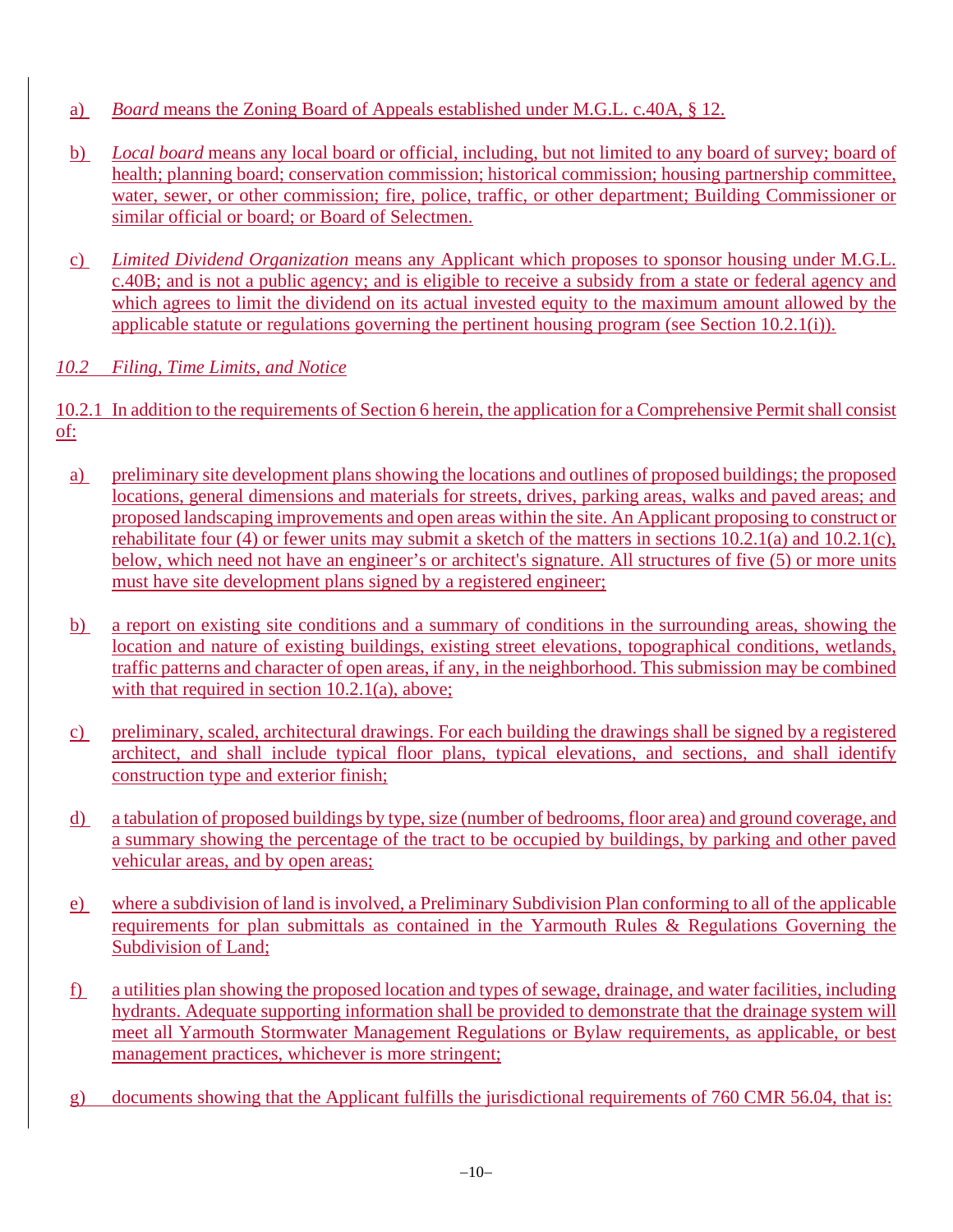- (i) the Applicant shall be a public agency, a non-profit organization, or a limited dividend organization;
- (ii) the project shall be fundable by a subsidizing agency under a low and moderate income housing subsidy program. The Board may review this documentation to ensure that the applicable subsidizing agency has performed the due diligence required under 760 CMR 56.04;
- (iii) the Applicant shall control the site and the means of access thereto. This documentation must adequately demonstrate that the Applicant possesses the necessary control over the site and the site access to develop the project as proposed in the Application.
- h) a list of requested exceptions to local requirements and regulations, including local codes, ordinances, bylaws or regulations;
- i) a complete *pro-forma*, detailing the projected costs and revenues of the proposed project. In preparing its *pro-forma*, the Applicant shall fully disclose any costs ascribed to related entities. Profits generated by any related entities in the development of any aspect of the project shall not be allowable as project costs;
- j) a complete copy of any and all materials and applications submitted by the Applicant to any prospect subsidizing agency or source, including, but not limited to applications for site approval;
- k) a list of each member of the development and marketing team, including all contractors and subcontractors, to the extent known at the time of application. The Applicant shall also be required to disclose its relationship to all such entities;
- l) a list of all prior development projects completed by the Applicant, along with a brief description of each such project;
- m) evidence of local need for the type and number of housing units being proposed by the Application;
- n) a complete copy of the final Site Eligibility Application to the designated subsidizing agency;
- o) a draft affordable housing regulatory agreement.

10.2.2 The application shall be accompanied by a filing fee established by the Board and approved by the Board of Selectmen.

10.2.3 Within seven (7) days of filing of the application, the Board shall notify each local official and local board of the application by sending such official a copy of the list required by Section 10.2.1(h), above, as well as any other information that will enable such local official and local board to assess the proposed project. Based upon that information, it shall also invite the participation of each local official and local board who has a substantial interest in the application by providing such official with a copy of the entire application and a recommended time period in which to submit comments to the Board. In order to allow review by local officials and local board, the Applicant shall provide the Town Clerk with two (2) originals and nineteen (19) copies of the complete application so that all boards, officials and departments may review the same; one unbound copy for copying purposes; and an electronic copy of all application materials. Additionally, 11"x17" copies of all plans (with match-lines) shall be made available to the Town Clerk for copying purposes.

*10.3 Review Fees*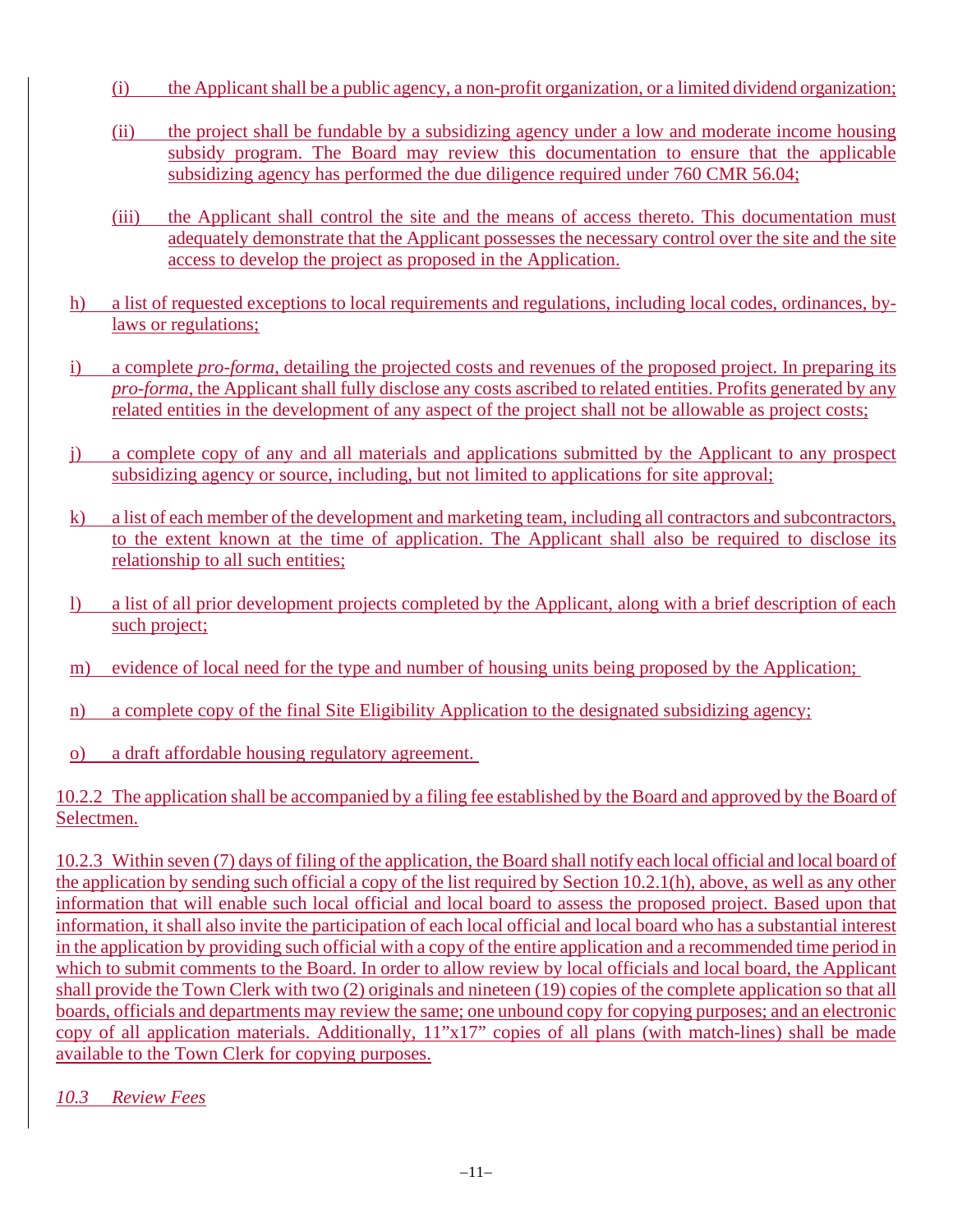10.3.1 When reviewing an application for, or when conducting inspections in relation to, a comprehensive permit application, the Board may determine that the assistance of outside consultants is warranted due to the size, scale or complexity of a proposed project, because of a project's potential impacts, or because the Town lacks the necessary expertise to perform the work related to the comprehensive permit application. Whenever possible, the Board shall work cooperatively with the Applicant to identify appropriate consultants and to negotiate payment of the consultant fees. Alternatively, the Board may, by majority vote, require that the Applicant pay a reasonable "project review fee" of a sufficient sum to enable the Board to retain consultants chosen by the Board alone. The Board may require that an Applicant deposit a lump sum in order to retain consultants. In the event that such sum is insufficient to fund the necessary consulting services, the Board may require additional deposits.

10.3.2 In hiring outside consultants, the Board may engage engineers, scientists, financial analysts, planners, lawyers, urban designers or other appropriate professionals who can assist the Board in analyzing a project to ensure compliance with all relevant laws, bylaws, and regulations. Such assistance may include, but not be limited to, analyzing an application, monitoring or inspecting a project or site for compliance with the Board's decision or regulations, or inspecting a project during construction or implementation.

10.3.3 Funds received by the Board pursuant to this section shall be deposited with the municipal treasurer who shall establish a special account for this purpose, consistent with the terms and provisions of M.G.L. c.44, §53G and Section 11, below. Expenditures from this special account may be made at the direction of the Board without further appropriation. Expenditures from this special account shall be made only for services rendered in connection with a specific project or projects for which a project review fee has been or will be collected from the Applicant. Accrued interest may also be spent for this purpose. Failure of an Applicant to pay a review fee shall be grounds for denial of the Comprehensive Permit application.

# *10.4 Public Hearing and Decision*

10.4.1 The Board shall hold a public hearing on the application within thirty (30) days of its receipt, unless such time period is extended by written agreement of the Board and the Applicant. It may request the appearance at the hearing of such representatives or local officials as it considers necessary or helpful in reviewing the application. In making its decision, the Board shall take into consideration the recommendations of local officials, and balance regional housing needs with local concerns such as health, safety, design, open space, planning, environmental impacts, and other local concerns. Presuming that the Applicant has made timely submissions of materials, the public hearing shall not extend beyond 180 days from the opening of the public hearing unless such time period is extended by written agreement of the Applicant.

10.4.2 The Board may, no later than fifteen (15) days from the opening the public hearing, make a determination to deny the application as set forth in 760 CMR 56.03(1) in accordance with the procedure set forth in 760 CMR 56.03. Said determination shall be made in writing and provided to the Applicant, the Massachusetts Department of Housing and Community Development, and the designated subsidizing agency.

10.4.3 The Board shall render a decision, based on a majority vote of the Board, within forty (40) days after termination of the public hearing, unless such time period is extended by written agreement of the Board and the Applicant. The hearing is deemed terminated when all public testimony has been received and all information requested by the Board has been received.

10.4.4 The Board may dispose of the application in the following manner: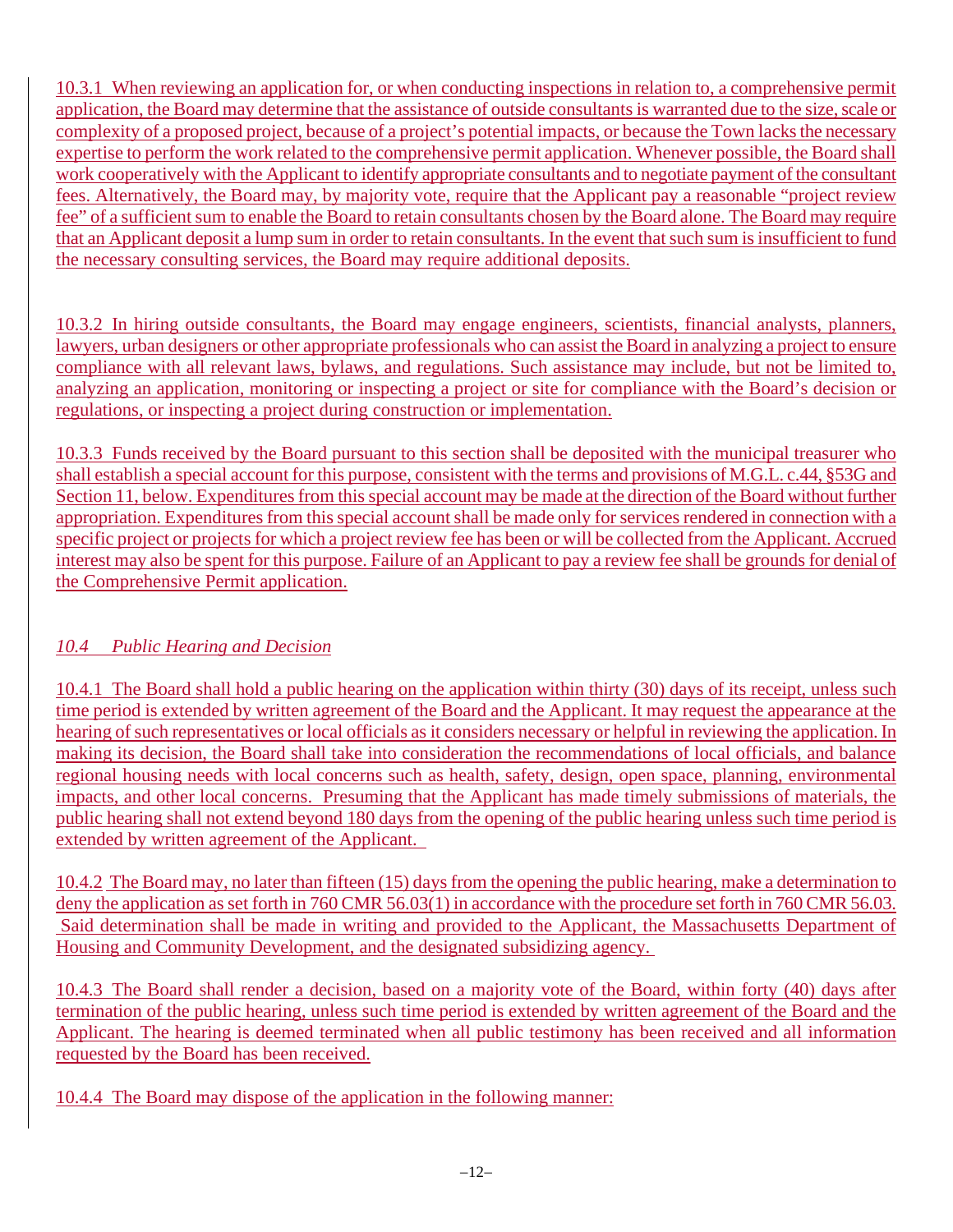- a) approve a Comprehensive Permit on the terms and conditions set forth in the application,
- b) deny a Comprehensive Permit in the event that the proposed project presents adverse impacts or local concerns that outweigh the community's housing needs, or
- c) approve a Comprehensive Permit with conditions, including but not limited to the number of permitted housing units, the height, size, shape or general appearance of the proposed buildings, the configuration of the site plan, and any other reasonable condition that is necessary to address local concerns while not rendering the construction or operation of such housing uneconomic. In order to assist the Board with determining the permissible extent of conditions, the Board may require that the Applicant provide a revised pro-forma at the Board's request, during the latter stages of the public hearing after the parties have had an opportunity to review the proposed project and any revisionsthereto. Such pro-forma shall be subject to peer review at the Board's option, consistent with the preceding section 10.2 of these Rules. The economic viability of a project may be determined with reference to the average profit earned by other developers of residential housing, as adjusted for the type of housing and the geographical area.
- d) issue a decision that is deemed consistent with local needs due to the applicability of any of the safe harbors, as described under 760CMR 56.03

10.4.5 It shall be the Applicant's burden to demonstrate that the waiver of any particular local regulation, by-law or ordinance is necessary in order to maintain the project's economic viability. There shall be a presumption that the waiver of any local by-law, ordinance or regulation will adversely affect local concerns.

10.4.6 If a subdivision of land is involved, the following shall apply: (1) No construction is permitted until a Definitive Subdivision Plan has been submitted to and approved by the Board; (2) The Definitive Subdivision Plan shall be prepared and submitted in accordance with Yarmouth's Rules & Regulations Governing the Subdivision of Land. The Zoning Board and not the Planning Board shall be the permit granting authority.

10.4.7 No Comprehensive Permit shall take effect until a copy of the decision, bearing the certification of the Town Clerk, that twenty (20) days have elapsed after the filing of the decision and no appeals have been filed, is recorded in the Registry of Deeds and is indexed under the name of the owner of record of the land.

# *10.5 Changes in Application*

10.5.1 In the event that, during the public hearing, the Applicant proposes any changes in its Application or project plans that, in the Board's discretion, constitutes a material or substantial change to the project, the Applicant shall provide a new site-eligibility letter from the designated subsidizing agency.

10.5.2 In the event of material or substantial changes, the Board may request, and the Applicant shall provide, any and all information specified in Section 10.2 hereof that is deemed by the Board to be necessary to evaluate such changes.

10.5.3 In the event of a material or substantial change, any and all plans and supporting information shall be provided to all of the local entities identified in Section 10.2, above.

10.5.4 If the Applicant submits a revised plan for the Board's consideration and said plan is the plan that is the subject of the Board's hearing and deliberation, then the Application shall be deemed to be revised, subject to the foregoing provisions.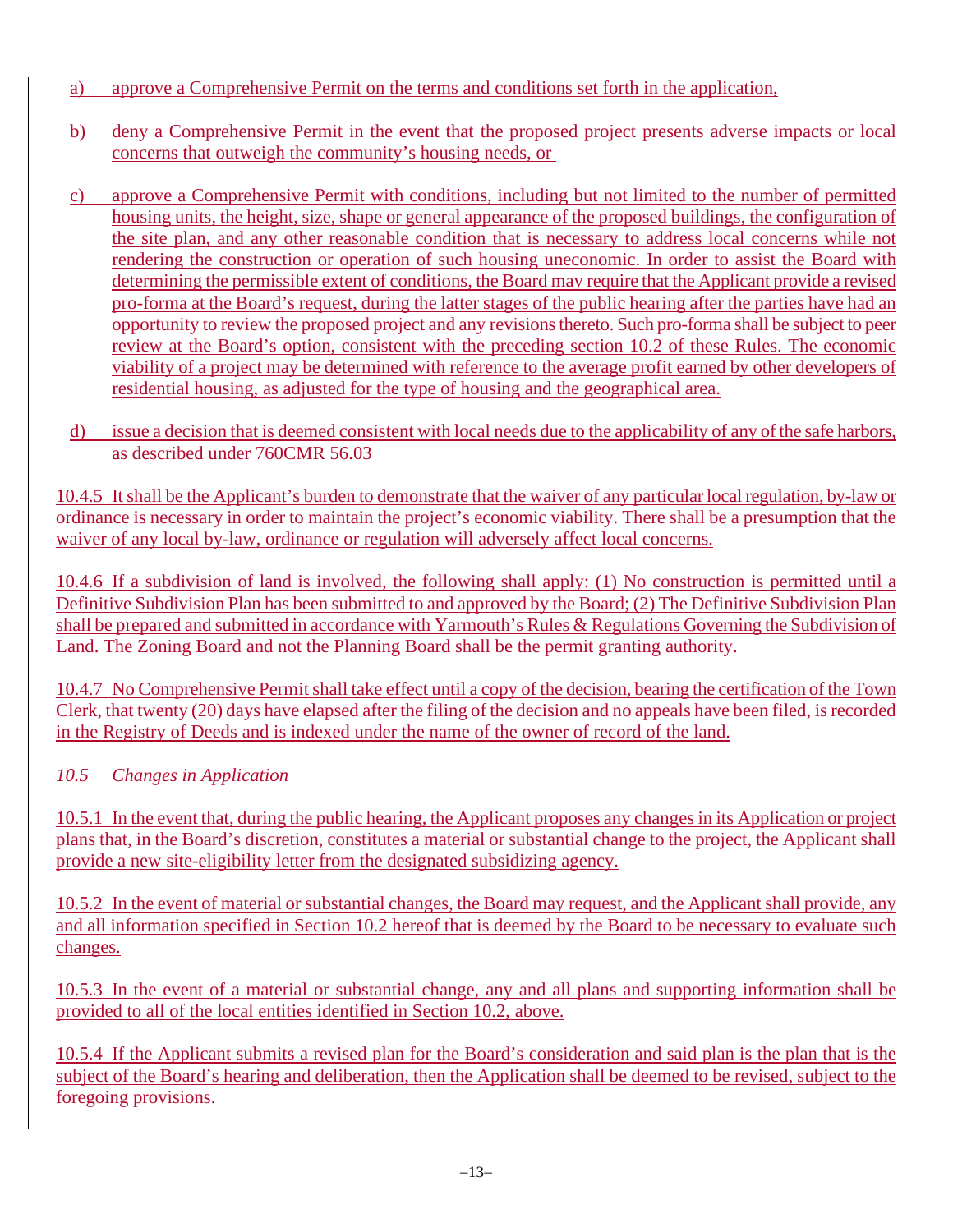#### *10.6 Appeals*

10.6.1 If the Board approves the comprehensive permit, any person aggrieved may appeal within the time period and to the court provided in M.G.L. c.40A, § 17.

10.6.2 If the Board denies the Comprehensive Permit or approves the permit with conditions or requirements considered by the Applicant to be unacceptable, the Applicant may appeal to the Housing Appeals Committee as provided in M.G.L. c.40B, § 22. *10.0 Application*

As provided in MGL c. 40B, any public agency or limited dividend or nonprofit organization proposing to build low or moderate income housing may submit to the Board of Appeals, established under M.G.L. Chapter 40A, Section 12, a single application to build such housing in lieu of separate application to the applicable local Boards.

The application for a Comprehensive Permit is accompanied by the required forms as stated 1 Section 6.1 of these Rules and Regulations. All applications for a Comprehensive Permit to the Yarmouth Zoning Board of Appeals are subject to EOCD Model Local Rules (Attachment 1), EOCD Guidelines for Local Review (Attachment 2), Suggested Procedures for Affordable Housing Projects (Attachment 3), Proposed Development Guidelines for Affordable Housing (Attachment 4), referenced and incorporated into the Yarmouth Zoning Board of Appeals Rules and Regulations. A copy of the full application packet is sent to all appropriate departments/agencies, including the Cape Cod Commission, within 7 days of the filing of the application.

#### *10.2 Requirements*

Comprehensive Permits shall be granted only:

 a) In accordance with the terms and conditions set forth in the Town of Yarmouth Bylaw, Yarmouth Zoning Board of Appeals Rules and Regulations, and M.G.L. Chapter 40B, and shall be subject to general or specific provisions set forth therein;

 b) After public hearing for which notice has been given by publication, posting, and mailing as provided by M.G.L. Chapter 40B. The provisions of ss11, c4OA shall apply to all such hearings.

#### 10. 3 *Time of Hearing*

The Board shall hold a public hearing on any application for a Comprehensive Permit within thirty (30) days of filing of such an application.

#### *10. 74 Lapse*

Comprehensive Permit shall expire within three (3) years, or as may be extended by the Boardspecified in the decision.

#### *10.5 Decision Format*

The Board in its discretion may request the applicant or petitioner to submit to the Board a proposed decision that in the applicant or petitioner's opinion would comply with the requirement of the Bylaws these Rules and Regulations, and M.G.L. Chapter 40A, which proposed decision the board may accept or reject in whole or in part and shall not in any way or for any reason be binding on the Board.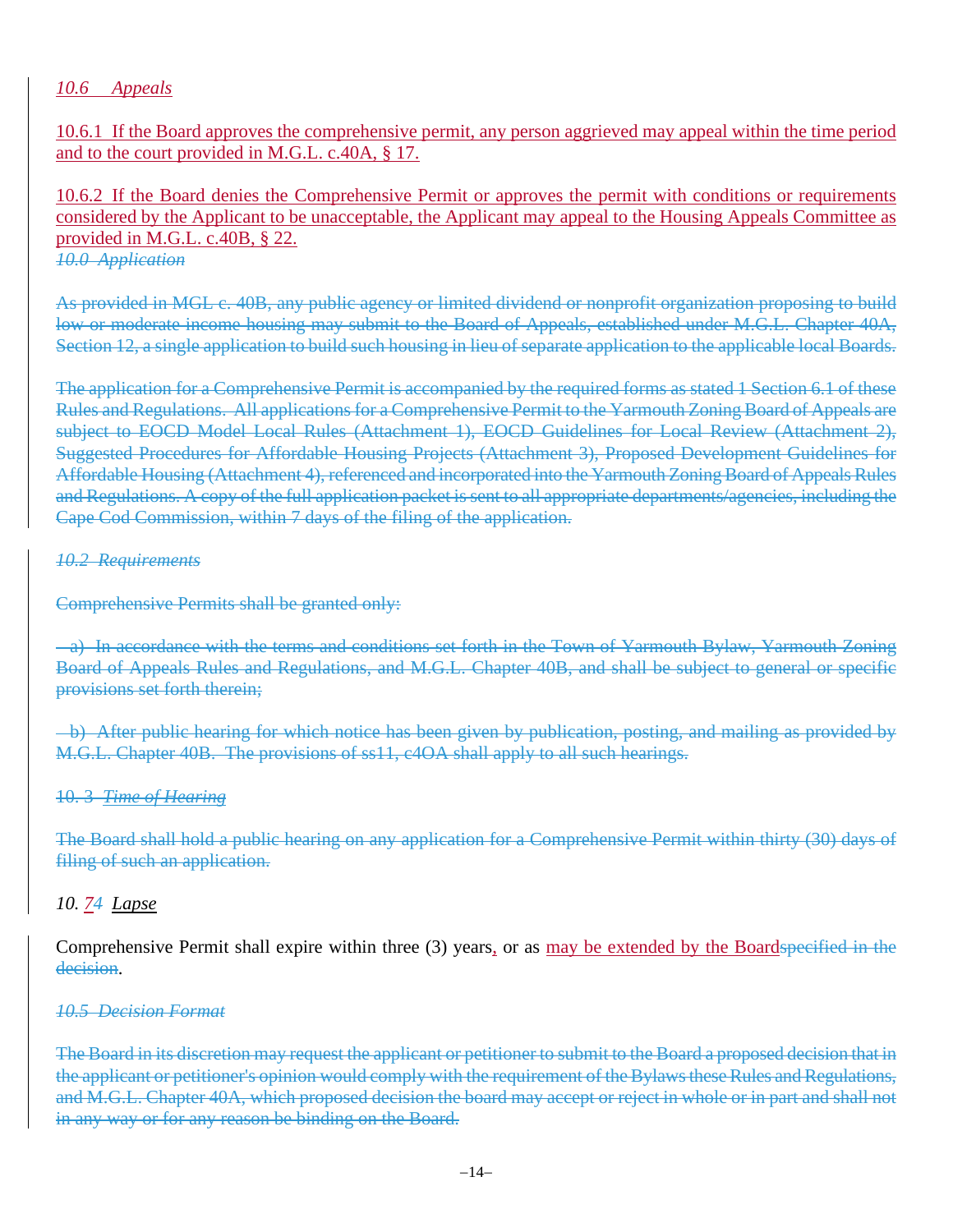#### *10.6 Conditions*

The Board may impose on any Comprehensive Permit granted, any reasonable conditions, safeguards, and limitations.

#### *10.7 Appeal*

The applicant shall have the right to appeal to the Housing Appeal Committee in the Department of Community Affairs within 20 days after the date of the notice of the decision by the Board of Appeals as provided in M.G.L. C40B, ss22.

#### *10.8 Changes*

If substantial changes are made in a proposal, the applicant MUST return to the Board of Appeals to seek modifications of Comprehensive Permits.

#### ARTICLE 11 CONSULTANT FEES

#### *11.0 Purpose*

As provided by M.G.L. c.C44, § 53G, the Yarmouth Zoning Board of Appeals may impose upon the Applicant reasonable fees for the employment of outside consultants, engaged by the Board of Appeals, for specific expert services. The Board may determine that the assistance of outside consultants is warranted due to the size, scale or complexity of a proposed project, because of a project's potential impacts, or because the Town lacks the necessary expertise to perform the work related to the permit application. Such services shall be deemed necessary by the Board to come to a final decision on an application submitted to the Board of Appeals pursuant to the requirements of the Zoning Bylaw (M.G.L. c.C40A), Comprehensive Permit (M.G.L. c.40B), or any other state or municipal statute, bylaw or regulation, as they may be amended or enacted from time to time. The Board of Appeals may also impose fees for other consultant services related to application review, or permit conditionings or monitoring, under any of the above-referenced laws or regulations.

#### *11.1 Special Account*

Funds received pursuant to these rules shall be deposited with the Town Treasurer who shall establish a special account for this purpose. Expenditures from this special account may be made at the direction of the Board of Appeals without further appropriation as p<u>rovided in M.G.L c.44, § 53G. Expenditures from this account shall be</u> made only in connection with a specific project or projects for which a consultant fee has been collected from the Applicant. Expenditures of accrued interest may also be made for these purposes.

#### *11.2 Consultant Services*

In hiring outside consultants, the Board may engage engineers, scientists, financial analysts, planners, lawyers, urban designers, landscape architects, architects or other appropriate professionals who can assist the Board in analyzing a project to ensure compliance with all relevant laws, bylaws, and regulations. Specific consultant services or assistance may include, but are not limited to analyzing application materials and technical information, traffic, drainage, wastewater, noise, on-site monitoring or inspecting a project or site for compliance with the Board's decision or regulations, inspecting a project during construction or implementation, or any other services related to the project deemed necessary by the Board. The consultant shall be chosen by, and report only to the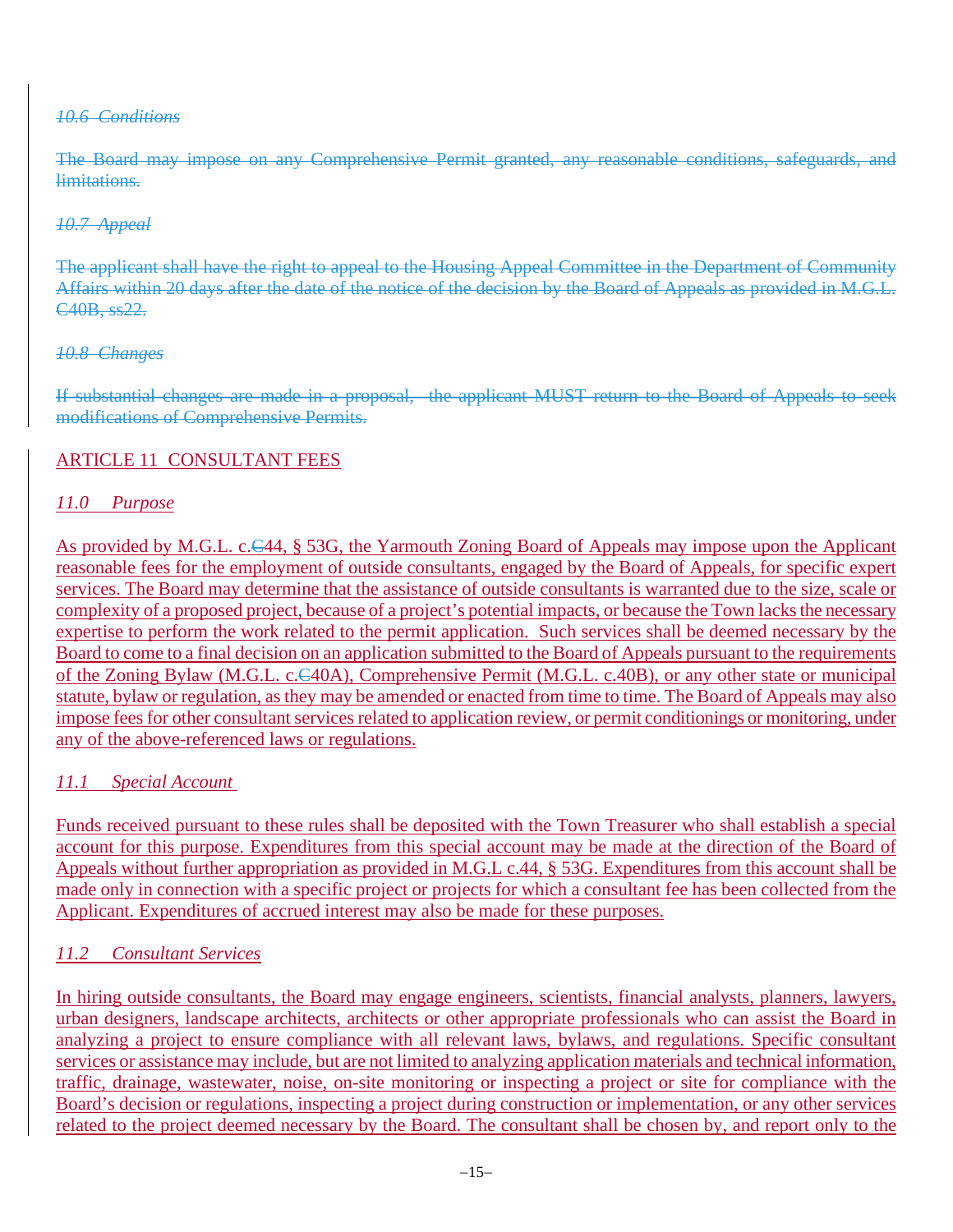# Board and/or its designee.

# *11.3 Notice*

The Board of Appeals shall give written notice to the Applicant of the selection of an outside consultant. Such notice shall state the identity of the consultant, the amount of the fee to be charged to the Applicant, and a request for payment of said fee in its entirety. Such notice shall be deemed to have been given on the date it is mailed or delivered. No such costs or expenses shall be incurred by the Applicant if the application or request is withdrawn within five (5) business days of the date notice is given.

# *11.4 Payment of Fee*

The fee must be received prior to the initiation of consulting services. The Board may request additional consultant fees if necessary review requires a larger expenditure than originally anticipated or new information requires additional consultant services. Failure by the Applicant to pay the consultant fee specified by the Board within ten (10) business days of the request for payment, or refusal of payment, shall be cause for the Board to deny the application based on lack of sufficient information to evaluate whether the project meets applicable performance standards in the Zoning Bylaw or its regulations. An appeal by the Applicant stops the clock on the above deadline; the countdown resumes on the first business day after the appeal is either denied or upheld. A denial for lack of information may be based solely on the lack of the third-party consultant review identified as necessary by the Board.

# *11.5 Appeals*

The Applicant may appeal the selection of the outside consultant to the Board of Selectmen, who may only disqualify the outside consultant selected on the grounds that the consultant has a conflict of interest or does not possess the minimum required qualifications. The minimum qualifications shall consist of either an educational degree or three or more years of practice in the field at issue or a related field. Such an appeal must be in writing and received by the Board of Selectmen and a copy received by the Board within ten (10) business days of the date consultant fees were requested by the Board of Appeals. The required time limits for action upon the application shall be extended by the duration of the administrative appeal.

# *11.6 Return of Unspent Fees*

When the Board's review of a project is completed and a permit/decision issued, any balance in the special account attributable to that project shall be returned within thirty (30) days. The excess amount, including interest, shall be repaid to the Applicant or the Applicant's successor in interest. For the purpose of this regulation, any person or entity claiming to be an Applicant's successor in interest shall provide the Board with appropriate documentation. A final report of said account shall be made available to the Applicant or Applicant's successor in interest.

# **ARTICLE 121 ACTIONS BY THE BOARD**

# *121.0 Voting*

The concurring vote of four (4) members of the Board is necessary to reverse any order or decision of the Building Inspector Commissioner or to decide in favor of the Applicant on any matter legally coming under the Jurisdiction of the Board or to grant any Variance or Special Permit in the application of the Bylaw. If a motion is made to grant the such relief, but such motion receives less than the required four (4) affirmative votes, the relief shall be deemed to have been denied, in the absence of another motion and vote which does receive the requisite affirmative votes.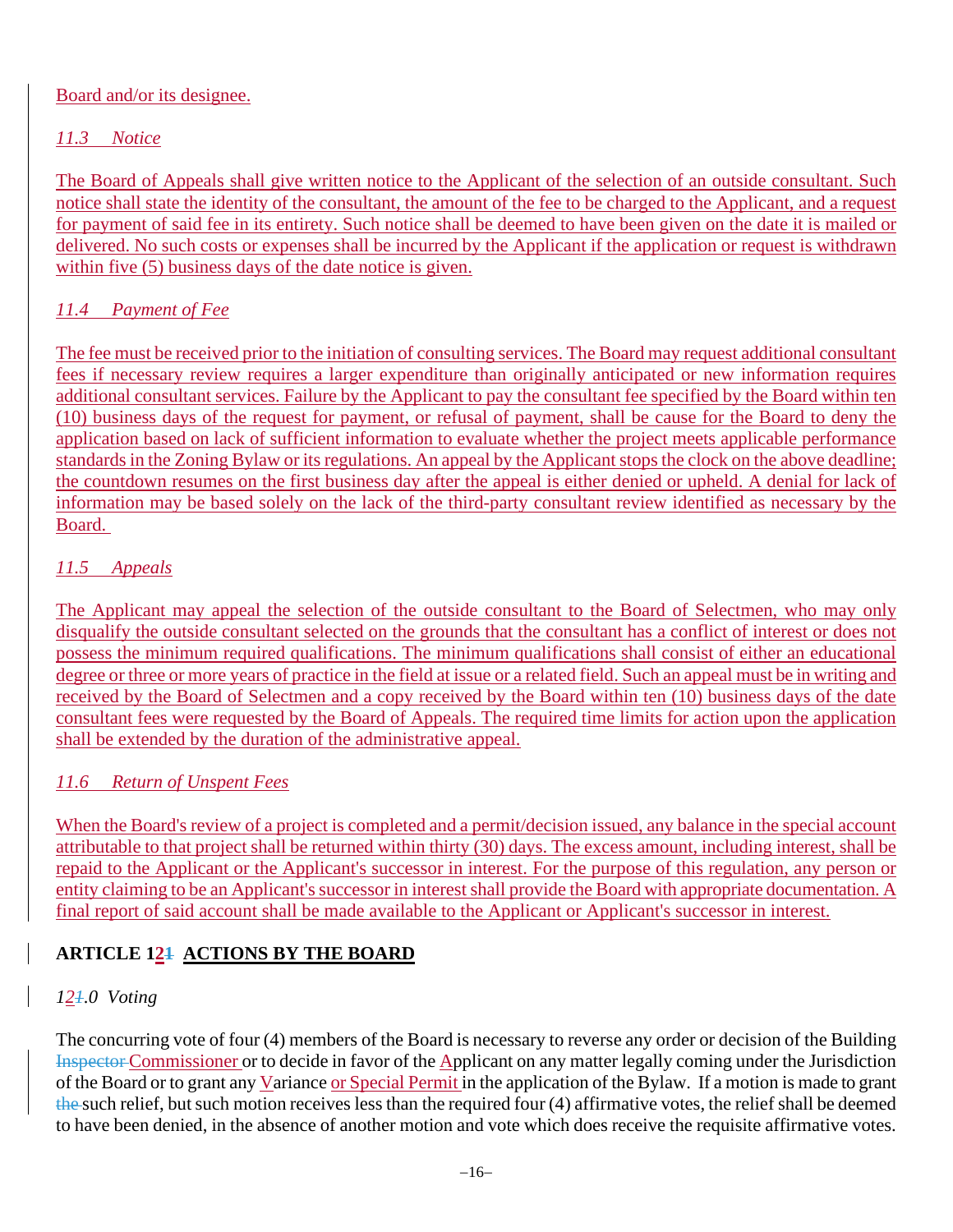If a motion is made to deny such relief, and such motion receives at least three (3) affirmative votes, the relief shall be deemed to have been denied.

# *121. 1 Record of Proceedings*

The Board shall make a detailed record of its proceedings, showing the vote of each member on each question or, if absent or failing to vote, indicating such fact, and setting forth clearly the reason or reasons for its decisions and its other official actions, copies of all of which shall be filed within fourteen (14) days in the office of Town Clerk and shall be public record.

#### *121.12 Withdrawals*

- a) Prior to the first publication of notice of the hearing upon a petition, the petitioner may, of right, request to withdraw the petition without prejudice, as provided in M.G.L. Massachusetts General Laws c. -40A,  $\S$ <sup>-1</sup>16.
- b) Prior to the commencement of the public hearing on the merits of a petition, a requests to withdraw the petition without prejudice shall generally be allowed, provided the same or a substantially similar petition has not been denied or withdrawn within the proceeding two  $(2)$  years. A majority vote of the Board shall be sufficient to grant such a request.
- c) After commencement of the public hearing on the merits of a petition, a request to withdraw the petition without prejudice may be allowed for good cause. In considering such requests, the Board shall consider the reasons for the request, the interests of the petitioner, and the affect of the requested withdrawal upon the neighborhood, abutters and Town. A majority vote of the Board shall be sufficient to grant such a request.
- d) After any vote by the Board has been taken on the merits of a petition, but prior to the conclusion of that hearing, a request to withdraw the petition without prejudice shall not be allowed, except upon a showing of good cause, substantial hardship and excusable neglect (in not making the request prior to the taking of the vote), but only upon the concurrencing vote of at least four (4) members of the Board present. It is the policy of the Board that such requests generally shall not be granted.
- e) The foregoing procedures shall not apply to petitions which are filed in response to existing zoning violations or enforcement actions or violation notices brought, issued or undertaken by the Building CommissionerInspector/ Zoning Enforcement Officer. As to such matters, no withdrawals without prejudice shall be allowed by the Board, except as mandated by M.G.L. assachusetts General Laws c.40A, § section 16, unless the petitioner demonstrates that the violation or non-compliance has been abated.
- f) As to all withdrawals, the petitioner or applicant shall only be entitled to such refunds as may be allowed by the Board of Selectmen.
- $\frac{g}{g}$  All requests to withdraw shall be in writing, signed by the petitioner or his/her duly authorized representative, unless- made in person at the public hearing.
	- gh) In matters heard by the Zoning Administrator, the same policies and procedures shall apply, except as to the voting requirements.

#### *121.23 Re-application: Two Year Bar*

As provided by M.G.L. c. 40A, no Appeal, application for a Special Permit, Comprehensive Permit, or petition for a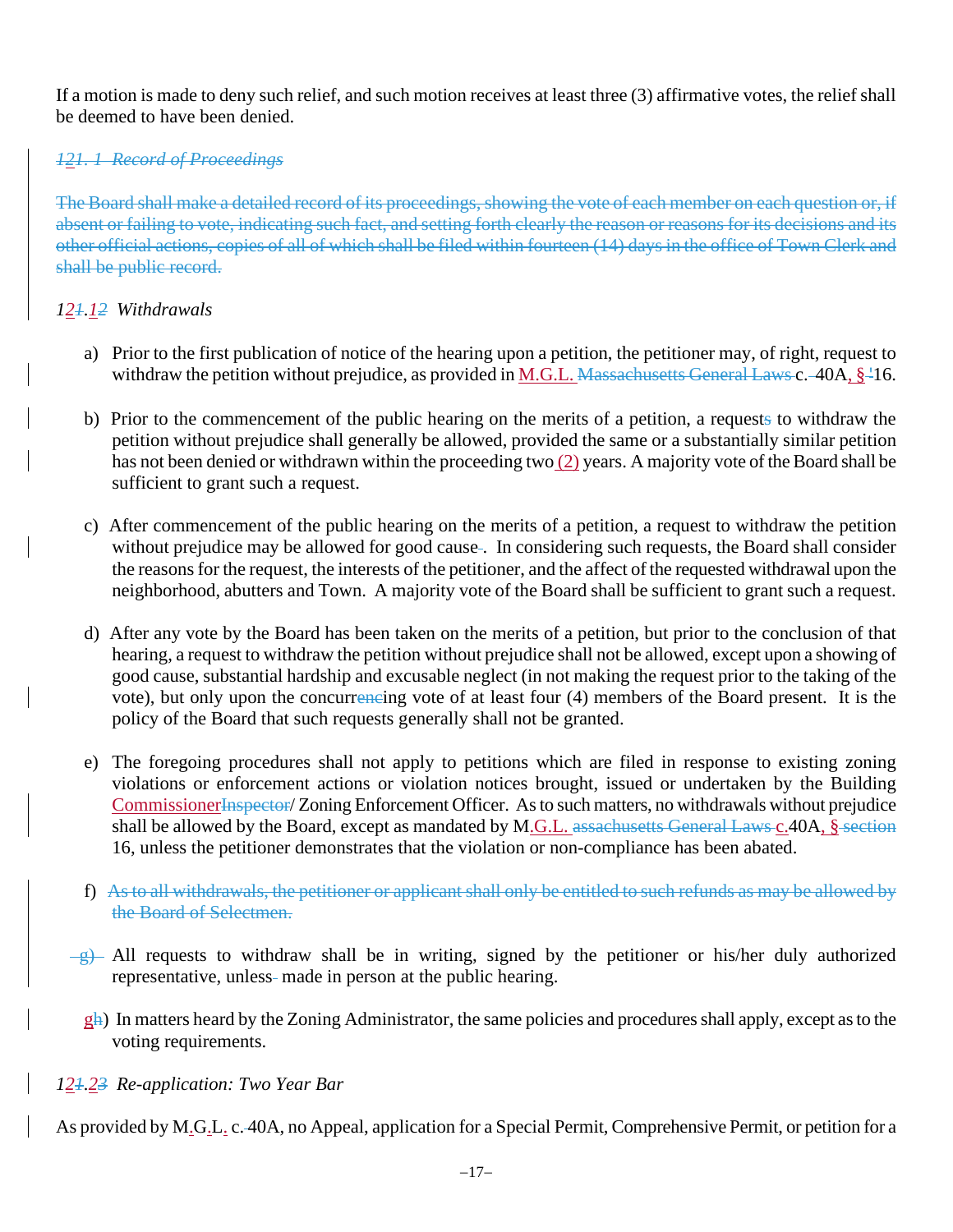Variance which has been unfavorably and finally acted upon by the Board shall be acted upon favorably within two years after the date of final unfavorable action unless (1) the Board finds by vote of four (4) or more members specific and material changes in the conditions upon which the previous unfavorable action was based, and describes such changes in the record of its proceedings, and (2) all but one of the members of the Planning Board consent thereto and after notice is given to parties in interest of the time and place of the proceedings when the question of such consent will be considered.

# *121.34 Requests for Reconsideration*

- a) If, after the Board has closed a public hearing and taken a final vote upon a petition, any voting member wishes to reconsider his or her vote, he/she shall so notify the Chairperson man prior to the filing of the Board's decision with the Town Clerk. If the Chairpersonman determines that good cause exists for reconsideration of the matter, the decision rendered by the Board at the public hearing shall not be filed with the Town Clerk unless and until the Board has reconvened and considered the member's request for reconsideration. Upon making this determination, the Board shall:
	- 1) Notify the petitioner or aApplicant that the request for reconsideration will be entertained by the Board, and that the decision will not be filed with the town clerk until that time.
	- 2) Schedule the matter for further consideration at the next available hearing meeting of the Board (with the same Board members present as originally voted upon the petition),
	- 3) Cause notice of the new hearing to be posted, mailed and published in the same manner as in a new hearing, reciting that the Board will consider reopening the hearing and reconsidering the decision made on the application or petition.
	- b) Hearing: At the appointed time, the original Board members shall convene in open meeting to discuss the request to reopen the hearing and reconsider the matter. This meeting shall be limited to discussion among the members, and shall not receive or consider any new evidence nor public input. Upon a concurring vote of a majority of the Board, the matter shall be reopened for further public hearing, at which time the Board shall receive additional evidence, from the applicant or petitioner, and from the public, material to the reconsideration. In the absence of such a vote to reopen the hearing, the matter shall be considered closed and the previous decision of the Board shall be filed, in due course.
	- c) Following the completion of the reopened public hearing, the Board shall consider the requested reconsideration:
	- 1) A concurring vote of four (4) members shall be required in order to vacate the original decision of the Board. If such a vote is not achieved, the matter shall be considered closed and the original decision shall stand and shall be filed in due course.
	- 2) If the original decision of the Board is vacated, the Board shall entertain any new dispositive motions to grant, deny, or grant with conditions the petitioner or application the same manner as at the conclusion of the original hearing, with a concurring vote of four (4) members required to grant a Variance or Special Permit, or grant relief from a decision of the zoning enforcement officer, and concurring vote of three (3) members required for a Comprehensive Permit, or as otherwise required by law. The new decision shall thereafter be written and filed in due course.

# **ARTICLE 132 - DECISION**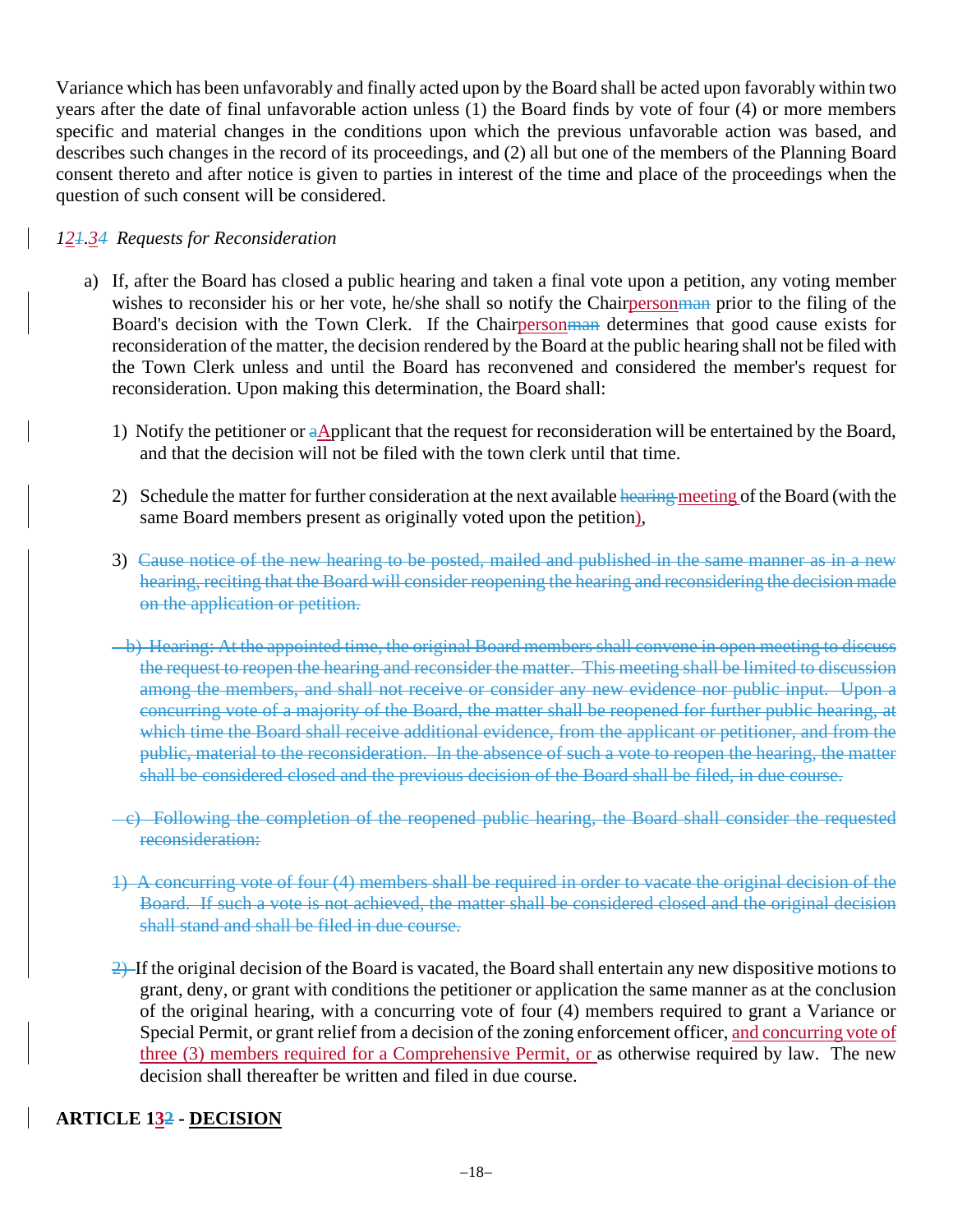*132.0 Time:* The following timelines shall be met unless extended by written agreement of the Board and Applicant.

- a) The Board shall act on an application for an Appeal or on a petition for a Variance within one hundred (100) days after the date of the filing thereof with the Town Clerk, with such decision to be filed with the Town Clerk within fourteen (14) days following said hundredth (100<sup>th</sup>) day. Failure of the Board to so act shall may be deemed to be a grant of the Relief or Variance sought, to the extent required by M.G.L. c. 40A.
- b) The Board shall act on and file a decision on an application for a Special Permit within ninety (90) days after the date of completion of -the public hearing for which notice was given as required by M.G.L. c. Chapter 40A, Section§ 11. Failure of the Board to so act shall-may be deemed to be a grant of the Special Permit sought, to the extent required by M.G.L. c. 40A.
- c) The Board shall act on an application for a Comprehensive Permit and shall render a decision based on a majority vote of said board, within forty (40) days after the completion of the public hearing.

# *132.1 Content*

- a) Upon reaching its decision, the Board shall issue its decision, setting forth the name and address of the owner/appellant/petitioner, the location of the property, the nature of the relief granted or denied, and the concerns of the Board for such a grant or denial, and, in the case of a grant of relief, any limitations or conditions improved therein.
- b) The decision shall be signed by the Chairperson, or by the Zoning Administrator acting within the scope of his/her authority, or by the Clerk in the absence of the Chairperson or Zoning Administrator.
- c) Any relief which is not expressly granted in said written decision shall be deemed to have been denied.
- d) The Board may make reference to, and/or incorporate by reference into its decision, any plan or other documents which is of assistance to the Board in describing the relief or conditions and limitations imposed. However, notwithstanding such incorporation or reference, no additional or different relief shall be implied, based upon the contents of such documents or plans, beyond that expressly recited by the Board in its decision.
- e) *Record of Proceedings(Decision):* The Board shall make a detailed record of its proceedings, showing the vote of each member on each question or, if absent or failing to vote, indicating such fact, and setting forth clearly the reason or reasons for its decisions and its other official actions, copies of all of which shall be filed within the office of Town Clerk within the requisite time period.

#### *132.2 Notice*

Notice of any decision of the Board shall be mailed forthwith to the petitioner, applicant or appellant, the parties of interest, and to every person present at the hearing who requested that notice be sent to him or her and stated the address to which such notice was to be sent. Each notice shall specify that appeals, if any, shall be made pursuant to M.G.L. c. Chapter 40A, §Section 17, and be filed within twenty (20) days after the decision was filed in the office of the Town Clerk.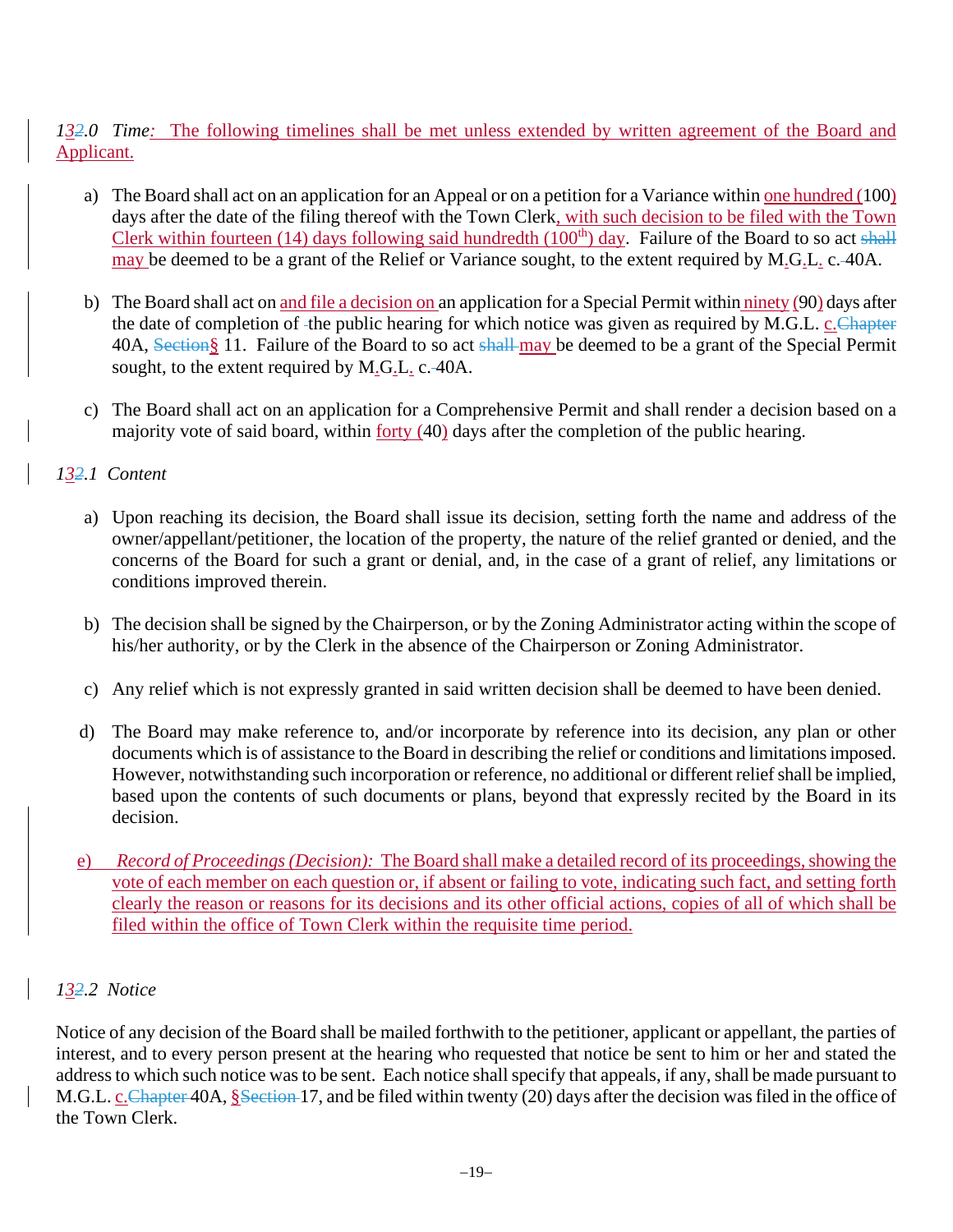# *132.3 Recording and Effect*

No Variance, Special Permit, Comprehensive Permit, or any extension, modification, or renewal thereof shall take effect until a copy of the decision, certified by the Town Clerk as specified below, is recorded in the Barnstable County Registry of Deeds and indexed in the Grantor Index under the name of the owner of record of the land affected or is recorded and noted on the owner's Certificate of Title. The Town Clerk shall certify on said copy that twenty (20) days have elapsed since the date the decision as filed with him or her and no appeal has been filed, or if filed, such appeal has been dismissed or denied. Proof of recording shall be filed with the Board of Appeals within ten (10) days of recording.

# **ARTICLE 143 ADVICE AND OPINIONS**

Any advice, opinion, or information given to an applicant, appellant, or petitioner by any member, alternate member, secretary, or clerk of the Board, Building InspectorCommissioner, or any other official or employee of the Town prior to a public hearing on a matter before the Board shall not be binding on the Board.

# **ARTICLE 154 AMENDMENTS**

These Rules and Regulations may be amended by vote of four (4) members of the Board at a regular or Special meeting thereof provided that the amendment(s) shall have been submitted to the Board at a regular meeting prior to the date on which the Board acts thereon.

# **ARTICLE 165 EFFECTIVE DATE**

These Rules and Regulations were originally adopted at a meeting of the Board on August 24, 1995 and revised on the following dates: On April 13, 2000, and on September 7, 2000, the Board of Appeals voted upon various amendments thereto, January 24, 2002, and \_\_\_\_\_\_\_\_\_\_\_\_\_\_\_\_\_\_.the Board adopted and ratified this recodification of all previous amendments to these Rules & Regulations, effective forth with. The Rules and Regulations previously in effect as amended are hereby repealed to the extent that they are inconsistent with these rules and regulations. No lawful action taken under said previous rules shall be affected by this repeal.

# **ARTICLE 176 CONFLICT**

These Rules and Regulations are adopted in accordance with M.G.L. c. Chapter 40A, §Section 12, and in the event of a conflict between any of these Rules and Regulations and the provisions of the Bylaw or said laws, the provisions of the Bylaw of laws, as the case may be, shall prevail. The invalidity of any section or provision of these Rules and Regulations shall not invalidate any other section or provision hereof.

# **ARTICLE 18 WAIVER**

\_\_\_\_\_\_\_\_\_\_\_\_\_\_\_\_\_\_\_\_\_\_\_\_\_\_

The Board may, in a particular case, waive strict compliance with the requirements of these Rules and Regulations when, in the judgment of the Board, such action is in the public interest and not inconsistent with the Bylaw and Massachusetts General Laws.

David S. ReidSteven DeYoung, Chairman & Clerk